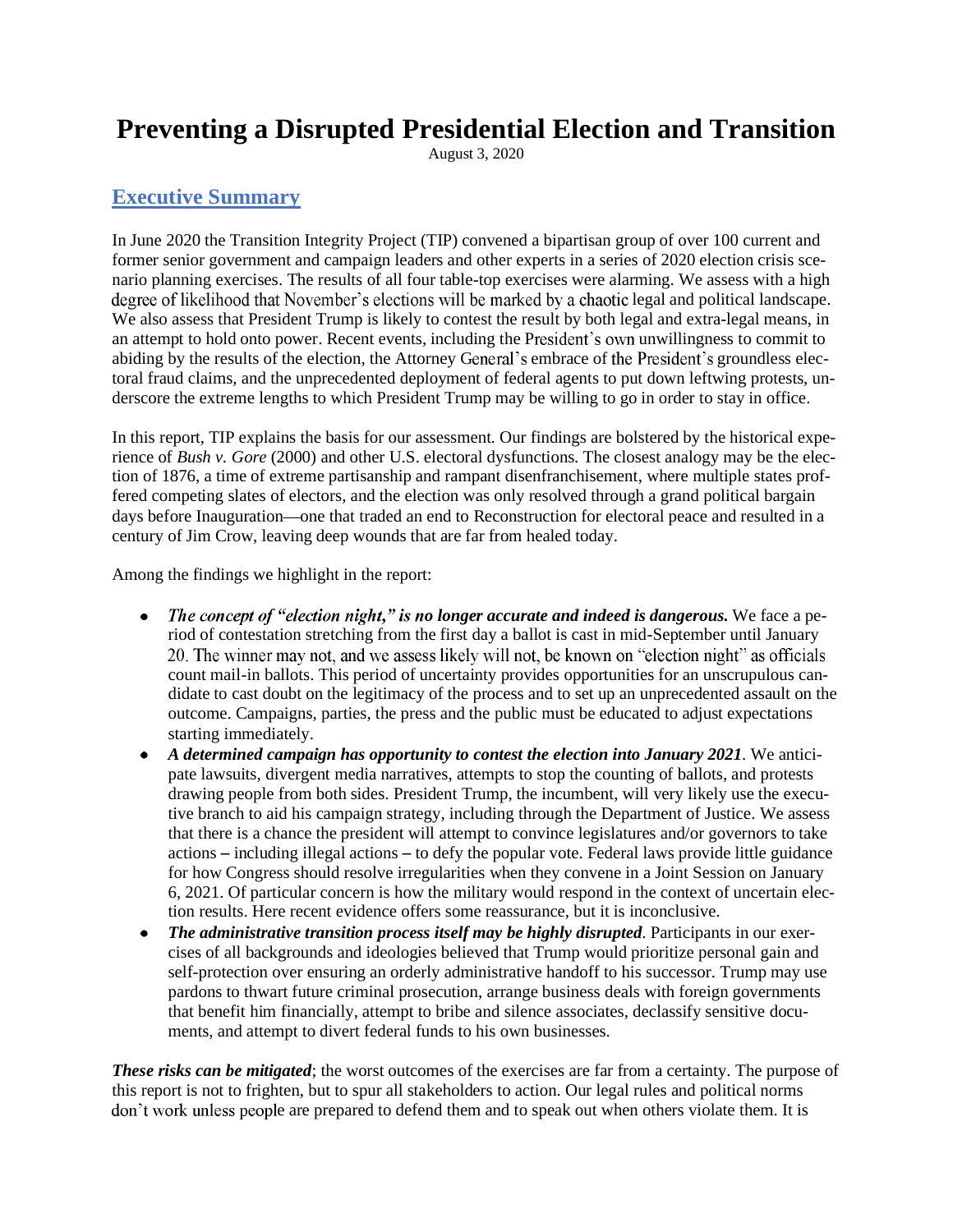incumbent upon elected officials, civil society leaders, and the press to challenge authoritarian actions in the courts, in the media, and in the streets through peaceful protest. Specific recommendations include:

- Plan for a contested election. If there is a crisis, events will unfold quickly, and sleep-deprived leaders will be asked to make consequential decisions quickly. Thinking through options now will help to ensure better decisions. Approach this as a political battle, not just a legal battle. In the event of electoral contestation, sustained political mobilization will likely be crucial for ensuring transition integrity. Dedicated staff and resources need to be in place at least through the end of January.
- *Focus on readiness in the states, providing political support for a complete and accurate count.* Governors, Secretaries of State, Attorneys General and Legislatures can communicate and reinforce laws and norms and be ready to confront irregularities. Election officials will need political and public support to see the process through to completion.
- *Address the two biggest threats head on: lies about "voter fraud" and escalating violence. Vot-* $\bullet$ ing fraud is virtually non-existent, but Trump lies about it to create a narrative designed to politically mobilize his base and to create the basis for contesting the results should he lose. The potential for violent conflict is high, particularly since Trump encourages his supporters to take up arms.
- *Anticipate a rocky administrative transition.* Transition teams will likely need to do two things simultaneously: defend against Trump's reckless actions on his way out of office; and find creative solutions to ensure landing teams are able to access the information and resources they need to begin to prepare for governing.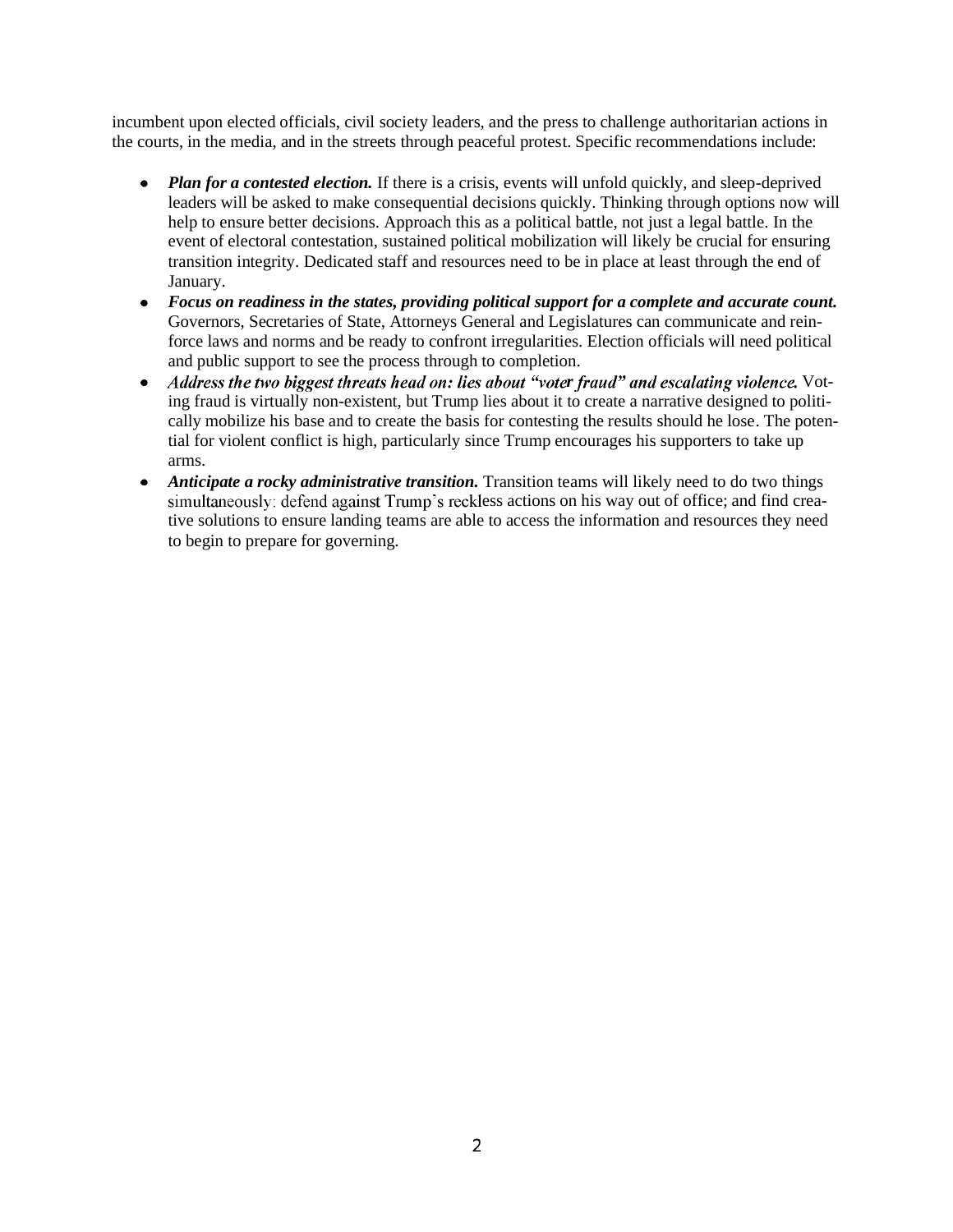### **About the Transition Integrity Project**

The Transition Integrity Project (TIP)<sup>1</sup> was launched in late 2019 out of concern that the Trump Administration may seek to manipulate, ignore, undermine or disrupt the 2020 presidential election and transition process. TIP takes no position on how Americans should cast their votes, or on the likely winner of the upcoming election; either major party candidate could prevail at the polls in November without resorting to "dirty tricks." However, the administration of President Donald Trump has steadily undermined core norms of democracy and the rule of law and embraced numerous corrupt and authoritarian practices. This presents a profound challenge for those  $-$  from either party  $-$  who are committed to ensuring free and fair elections, peaceful transitions of power, and stable administrative continuity in the United States.

The American people have the right to choose their next president without intimidation or interference in the normal electoral process. Believers in democracy and the rule of law should therefore be prepared to take action to ensure that the results of the 2020 presidential election reflect the will of the American people. Like many authoritarian leaders, President Trump has begun to lay the groundwork for potentially ignoring or disrupting the voting process, by claiming, for instance, that any mail-in ballots will be fraudulent and that his opponents will seek to have non-citizens vote through fraud. Similarly, he has frequently expressed the view that he is entitled to additional time in office and that his opponents are seeking to steal the election. If President Trump's future actions violate long-standing legal and ethical norms relating to presidential elections, there is also a risk that they will push other actors, including, potentially, some in the Democratic Party, to similarly engage in practices that depart from traditional rule of law norms, out of perceived self-defense.

The goal of TIP is to highlight these various electoral and transition-related risks and make recommendations to all actors, individual and institutional, who share a commitment to democracy and the rule of law.<sup>2</sup> The recommendations shared here reflect input from both Republicans and Democrats committed to these values. However, because the primary threat to the integrity of the election and transition appears to come from the Trump Administration, most of the recommendations in this memo focus on how actors committed to the rule of law can restrain or counter anti-democratic actions the Trump Administration and its supporters may take in connection with the 2020 election.

That TIP's concerns are widely shared is reflected in the media attention which this project has already begun to garner. (For a list of articles as of late July 2020, see Appendix A.)

### **About the Scenario Exercises**

In June 2020, TIP organized four scenario exercises to identify risks to the rule of law or to the integrity of the democratic process in the period between Election Day (November 3, 2020) and Inauguration Day (January 20, 2021), with an eye toward mitigation and/or prevention of worst-case outcomes.

At this point it seems possible that either candidate may achieve a decisive electoral victory, but the goal of TIP's scenario exercises was to gain a better understanding of the tests our democratic institutions

<sup>&</sup>lt;sup>1</sup> Rosa Brooks and Nils Gilman launched the Transition Integrity Project in December 2019 to focus on identifying and mitigating threats to democracy and administrative continuity in the period between Election Day and Inauguration. TIP has received advice and input from dozens of experts representing both major political parties. TIP is directed by Zoe Hudson. Inquires can be sent to info@transitionintegrityproject.org.

<sup>&</sup>lt;sup>2</sup> TIP recognizes and shares the view that the Electoral College is profoundly anti-democratic, and that numerous long-standing practices also function to create structural biases in our voting system. For present purposes, however, these constraints are treated as givens.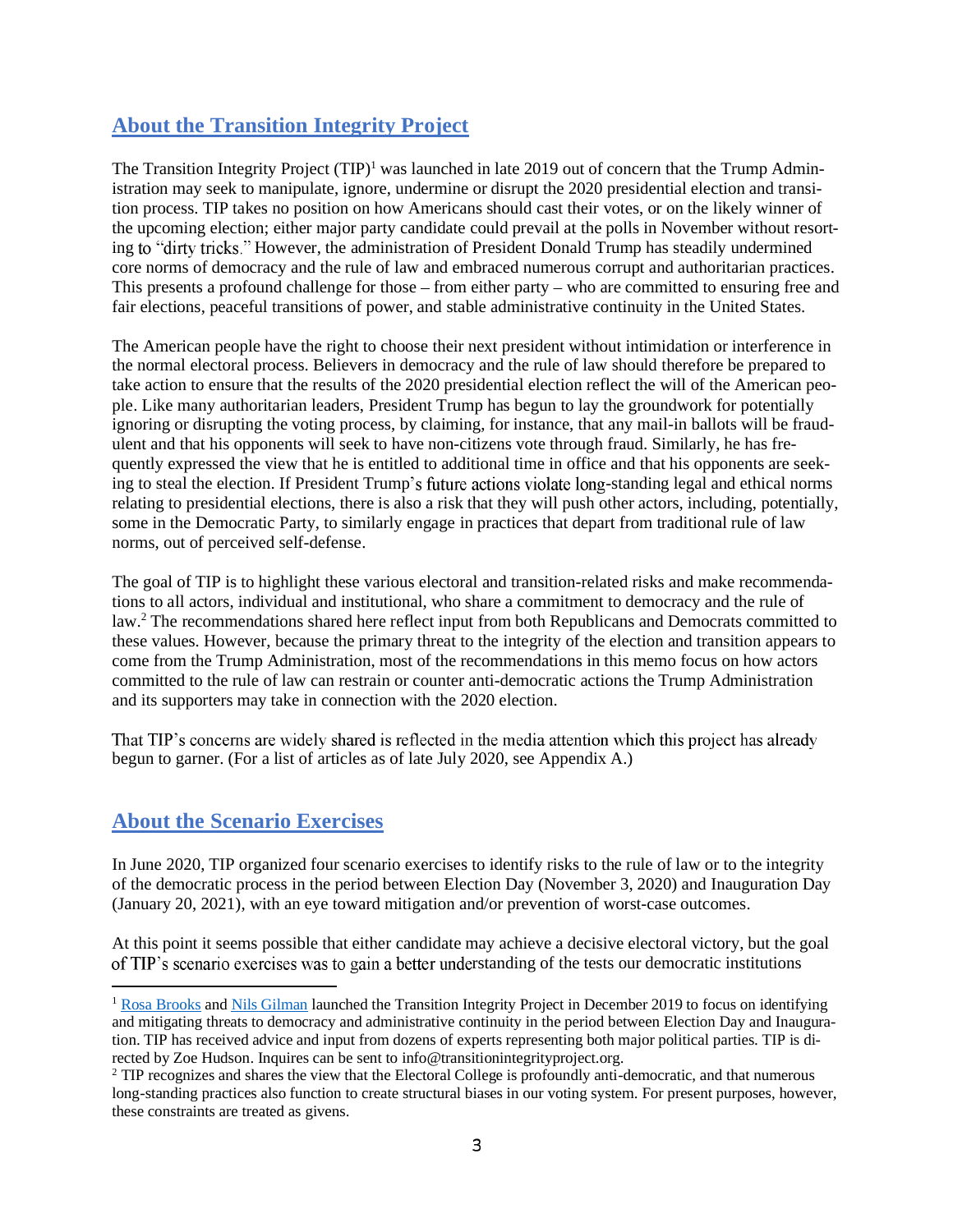could face in the event that candidates defy the norms that have underpinned American political practice for decades. Specifically, TIP wanted to examine some of the unknowns: How far might candidates go in contesting negative electoral outcomes or disrupting the normal transition process? How well would American institutions hold up if one or both candidates refused to "play by the rules"?

The four scenarios were developed after a consultative process involving outreach to experts on elections and transitions, political violence and instability, governance, and scenario planning and game design. Each of the four scenarios developed was different. (See Appendix B for a summary of the scenarios and key actions.) In one scenario, the exercise posited that the winner of the election was not known as of the morning after the election and the outcome of the race was too close to predict with certainty; in another, the exercise began with the premise that Democratic party candidate Joe Biden won the popular vote and the Electoral College by a healthy margin; and in a third, the exercise assumed that President Trump won the Electoral College vote but again lost the popular vote by a healthy margin. The fourth exercise began with the premise that Biden won both the popular vote and the Electoral College by a narrow margin.

Sixty-seven people participated as active "players" in one or more of the scenario exercises, while dozens more participated in the exercises as observers and offered feedback during debriefing sessions. Participants included members of both major political parties, former high-ranking government officials (including, for example, two former governors), senior political campaigners, nationally prominent journalists and communications professionals, social movement leaders, and experts on politics, national security, democratic reform, election law, and media.

Each simulation exercise involved seven teams, each composed of 2-3 people. The teams were constructed to allow players considerable flexibility to adopt different identities at different points in the game. Using a "matrix game"<sup>3</sup> format, the teams were: (1) The Trump Campaign ["Team Trump"]; (2) The Biden Campaign ["Team Biden"]; (3) Republican Elected Officials; (4) Democratic Elected Officials; (5) Career Federal Government employees (civilian and military) and political appointees; (6) Media (right wing, left wing and mainstream); and (7) the Public (this team consisted of polling experts). Teams were made up of participants with "real life" experience in the types of roles they were asked to play. Under the rules of the matrix game, teams presented with the initial scenario could take any action they wanted. The chances of success of each team action were determined based on robust argumentation among all teams and the adjudication of a White Cell, as well as a randomizing factor based on dice rolls. It is important to note that the exercises were not designed to model or simulate legal strategy, but rather to better understand the potential political mobilization and media dynamics surrounding potential electoral contestation, and how candidates might exercise political power to achieve a win.

### **Key Insights from the Scenario Exercises**

The scenario planning exercises were conducted in June 2020. Developments since then have only confirmed that there is every reason to be concerned that our electoral rules and norms are under threat. In an interview with Chris Wallace, President Trump suggested that he might not abide by the results of the election if he loses. The President deployed agents from Homeland Security to Portland to suppress racial

 $3$  A "matrix game" approach emphasizes and facilitates creativity and dynamic interaction between teams representing major stakeholder groups. Participants make multifaceted, competitive arguments about not only their own intended actions, but also the actions of each of their allies, partners, and competitors. The iterative "contest of ideas" design forces players to interrogate and critique actions in real-time – which provides insight not only into what could happen, but also the reactions those actions may elicit. The gameplay focuses on players' intentions, which makes this modality useful for analyzing competing strategies.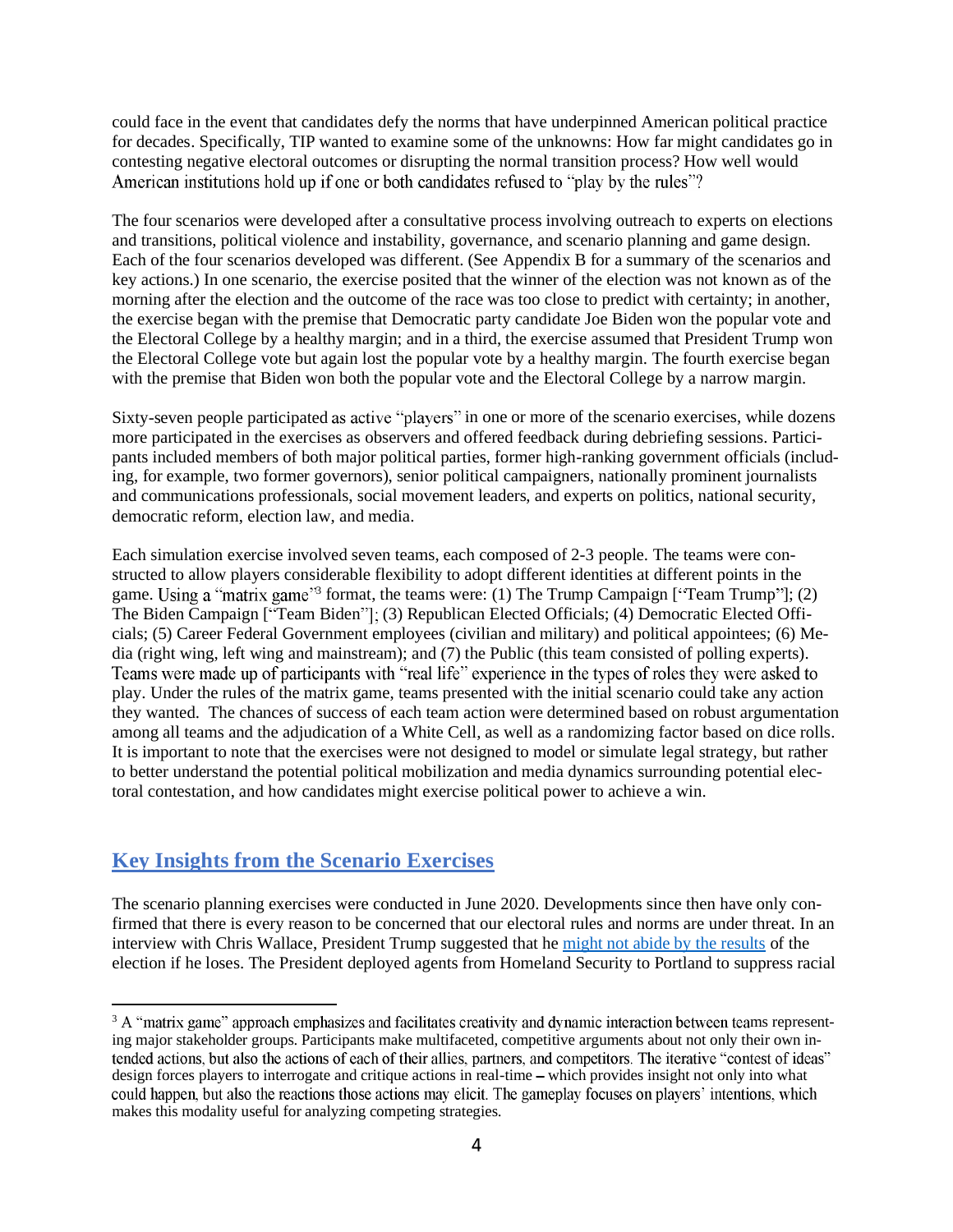justice protestors, a move that outraged many, including the Republican former head of Homeland Security, and indicates President Trump's appetite to deploy federal agents even against the will of local elected officials. He has announced plans to expand this deployment to blue cities in swing states, raising the specter of electoral intimidation. President Trump has speculated about whether the election should be postponed and Attorney General Bill Barr expressed confusion about whether the date of the election could be moved. (As a legal matter, only Congress can move the day of the Presidential election.) Trump also demanded that the election results be called immediately on Election Day, e.g. before all mail-in ballots can be counted. And the director of the National Counterintelligence and Security Center in the Office of the Director of National Intelligence issued a statement warning that foreign countries are again trying to interfere in the US election.

Two words of caution about the findings from the exercises. First, TIP intentionally did not game legal strategies in any detail. Litigation will be an important part of the strategy for both sides, but we did not attempt to pass judgement on whether any particular claims or tactics would prevail. One question is whether a candidate is able to convince the state legislature to send a package of electoral college votes inconsistent with the certified popular vote. Even if a court disapproved of this action, Congress might nonetheless consider those votes on January 6.

Second, the exercises were not able to fully capture the ways in which the media will shape and drive public opinion, or how specific media outlets would cover events differently and drive increasingly partisan responses. Social media in particular will undoubtedly play a heavy role in how the public perceives the outcome of the election. Political operatives, both domestic and foreign, will very likely attempt to use social media to sow discord and even move people to violence. Social media companies' policy and enforcement decisions will be consequential, and this merits further exploration and consideration.

The topline findings are here. While not directly the subject of the scenario planning exercises, in debriefings our participants almost all raised questions about whether "Trumpism" would survive a Trump loss. We include a summary of that discussion in Appendix C.

### 1. *Campaign decisions about whether to contest the election are likely to be political calculations, rather than calculations based on legal rules alone.*

Election lawyers use the term "margin of litigation" to describe the range of reported vote tallies that would provoke legal action. Thinking about the upcoming Presidential election, the more important con- .<sup>74</sup> In other words, what combination of factors might lead a candidate to conclude that contesting the election is (or is not) in his interest? This is a dynamic and unpredictable calculation because the outcome is likely to be fought not only in court or by counting ballots, but possibly also in state legislatures, in Congress, and on the streets.

What happens *before* Election Day will, to a large extent, determine the margin of contestation. Reporters, pollsters, pundits, political parties, and many others will communicate confidence or concern about the legitimacy of the election. Viral social media memes will play a role as well.

During the exercises, winning "the narrative" emerged as a potentially decisive factor. Either side can expand or contract the "margin of contestation" if they succeed in substantially changing how key decision makers and the public view the "facts," the risks of action or inaction, or external events such as civil unrest. An integrated strategy of legal contestation, political leadership, mass mobilization, and messaging is

<sup>4</sup> This observation comes from Ohio State University law professor Edward B. Foley, author of *Presidential Elections and Majority Rule* (Oxford University Press, 2020) and *Ballot Battles: The History of Disputed Elections in the United States* (Oxford University Press, 2016).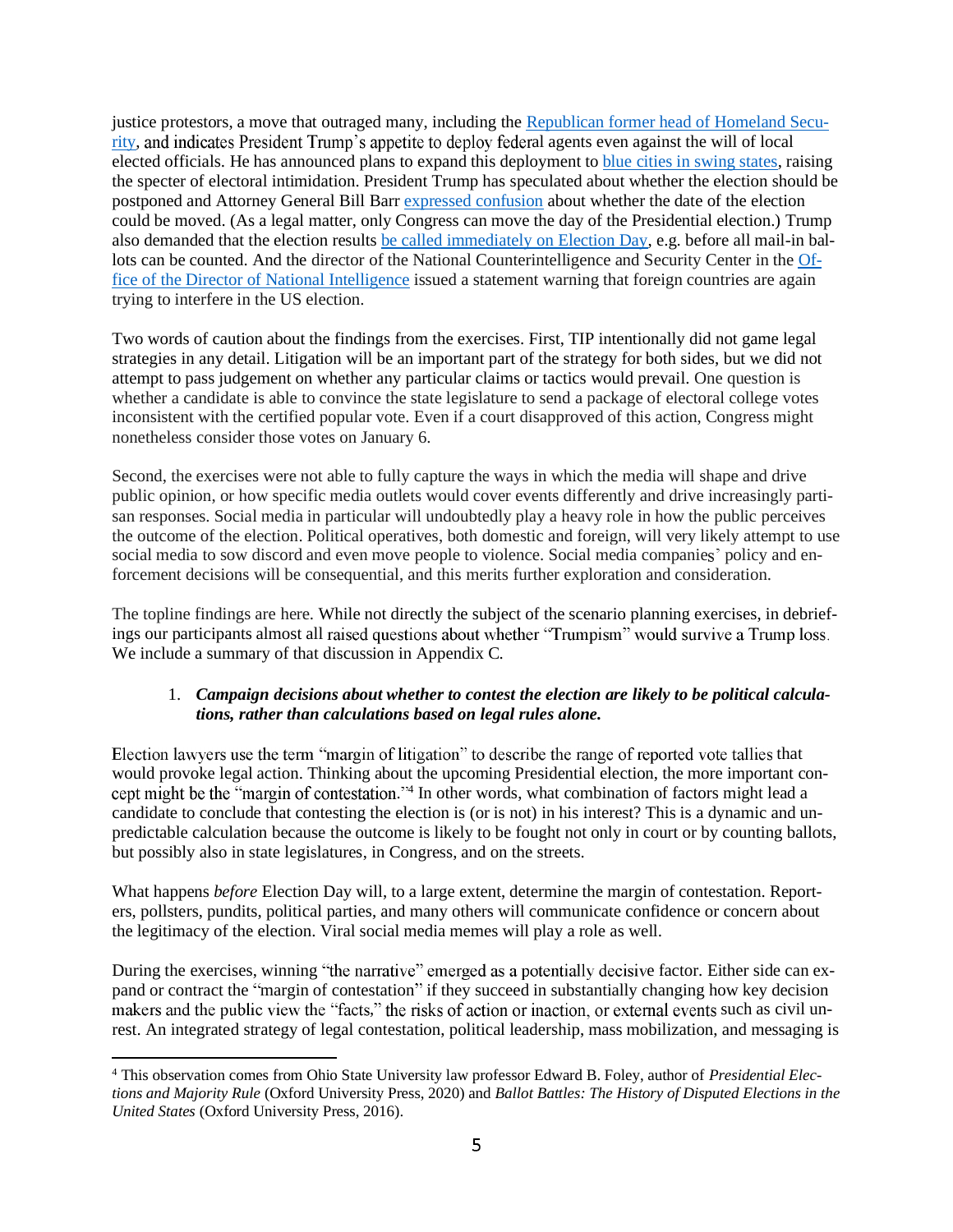much stronger, and Team Trump often had the advantage because they could rely on Fox News, a significant and committed base, and loyalties from law enforcement agencies. Team Biden often had the majority of the public on its side, and the ability to mobilize resentment about the structural disenfranchisement in the way we conduct presidential elections.

TIP's exercises suggest that President Trump may expand the margin of contestation primarily by contesting the legality of votes cast (e.g., by alleging fraudulent mail-in ballots, voting by ineligible voters, etc.). Meanwhile, former Vice President Biden may expand the margin of contestation by highlighting voter suppression by the GOP (purges of voter rolls, shutting down of polling places, failure to fund election administration, ID and other verification requirements, intimidation of voters, etc.). Biden may also be able to expand the margin of contestation by questioning the overall legitimacy of a system that doesn't require the winner to get a majority of the popular vote or by decrying how President Trump uses the power of the presidency to manipulate the process. Both sides may expand the margin of contestation by questioning the credibility of reported results, if, for example, they believe (or merely assert) that foreign interference or other factors compromised the integrity of the vote count.

The conditions and mood of the country will also inform whether and how candidates assess the window of contestation. We could be facing an alarming second wave of COVID-19, rising unemployment, a cratering stock market, growing evictions, civil unrest, and even political violence. President Trump may be seen as an asset or as a liability to down-ballot Republican candidates. The political commitment (or desperation) of rank and file members of each party will not just reflect the actions of leadership but may drive those actions as well. A close election will by definition be a fluid situation.

### **2.** *A close and contested election may be resolved through the exercise of power, not through the courts.*

The scenario exercises developed by TIP were designed to encourage both the Biden and Trump teams to pursue plausible but aggressive actions in order to win. The exercises demonstrated that the very first "move" by each campaign was often decisive; it established a narrative and the overall strategy. In all four of the exercises TIP conducted, Team Trump immediately adopted a strategy of casting doubt on the official election results, even in the one scenario where he later accepted a loss. Team Trump also encouraged chaos and violence in the streets and aimed to provoke Team Biden into subverting norms—even as Team Trump itself sabotaged traditional norms—so that Team Biden could be accused of hypocrisy or illegality.

During the exercises, Team Trump and GOP elected officials took the following steps:

- Calling for recounts in all states in which victory was not already apparent.
- Launching coordinated investigations at the state and federal levels into alleged "voting irregularities" in an effort to undermine public confidence in results that did not go Trump's way and/or alter the results.
- Attempting to halt the counting of mail-in ballots by filing cases in state court or leaning on Republican leaders to stop vote counting or to certify a result early, without waiting for the certified results from the Secretary of State.
- Turning out their well-organized and committed base to take to the streets in Trump's favor, in part by disseminating disinformation about the danger posed by pro-Biden demonstrators (e.g., by suggesting likely Antifa violence, etc.).
- Relying on both FOX News and right-wing social media to echo and amplify pro-Trump mes- $\bullet$ sages and facilitate the harassment and bullying of election officials, to cause chaos and delay and/or to intimidate officials into taking actions that benefited Team Trump.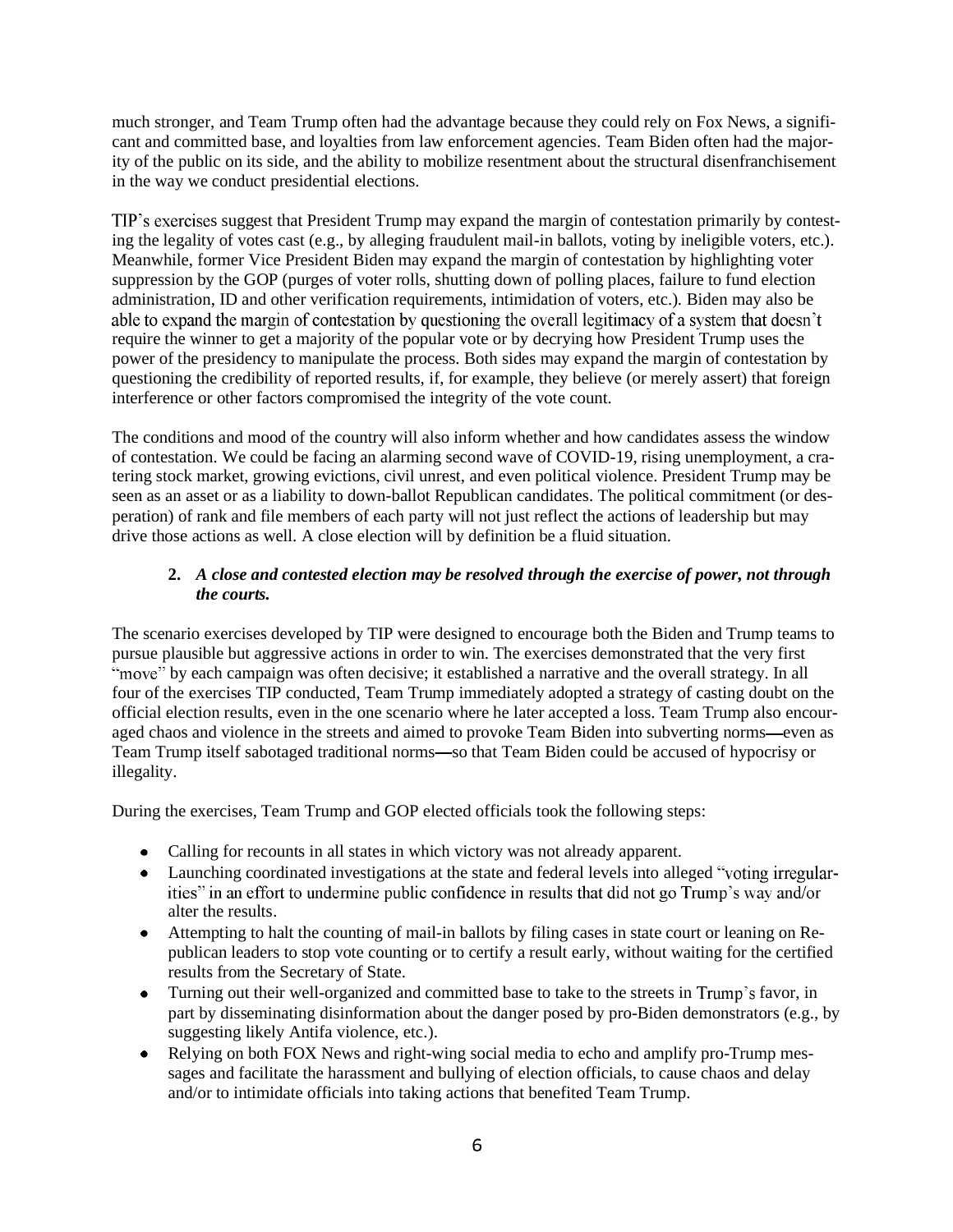Using federal agencies to justify or support Trump campaign tactics. In one of the more aggressive moves undertaken in one of the TIP exercises, Team Trump had Attorney General Bill Barr order the seizure of mail-in ballots to ensure that vote counting would stop.

In TIP's exercises, when Team Trump was behind in the popular vote, they moved quickly to try to shift the narrative and alter the standards of proof. Their strategy was to force Team Biden to "prove a negative": that there was not election fraud. The exercises suggest that Trump and his supporters are likely to engage in an orchestrated disinformation campaign to shape the public's perception— in fact, misperception — of the "facts" underpinning a dispute over electoral results. In TIP's exercises, once a narrative took hold casting the election results into doubt, Team Trump was able to successfully convince GOPcontrolled state legislatures to submit separate slates of electors declaring Trump the winner.<sup>5</sup>

Biden's strategic assets include Democratic governors and Secretaries of State in swing states (notably in North Carolina, Michigan, Pennsylvania, and Wisconsin); a broadly shared sense in the Democratic Party that current voting systems, as well as the electoral college, are structurally anti-democratic; and a widespread and deeply-held desire, on the part of Democrats nationwide, to move on from the chaos of the Trump administration. In all the scenarios examined in TIP's exercises, even as votes were still being counted, Team Biden moved quickly to try to project an ability to govern, by announcing cabinet nominees, an agenda for the first 100 days, and bipartisan support for its administration.

During the exercises, Team Biden and Democratic elected officials took the following steps:

- Organizing 1,000 "influencers" to denounce efforts to steal the election.
- Organizing all living presidents to stand with Biden and denounce Trump administration efforts to subvert the democratic process.
- Recruiting moderate Republican Governors such as Baker (MA) and Hogan (MD) to form an  $\bullet$ "Election Protection" Coalition.
- Working with local Democratic elected officials to call on the Adjutant General of the National Guard, along with representatives from the technology sector, to monitor vote counting.
- Organizing a bipartisan "National Day for Restoration of Democracy" and a "National Day of Unity," both including faith leaders.
- Attempting a capital strike and a work stoppage as part of an overall effort to push corporate  $\bullet$ leaders to insist that all ballots to be counted.

During TIP's exercises, these moves had limited ability to stop Team Trump's push to discredit or contest the results. The one exception was in the scenario, described in more detail later, where Biden won the popular vote by a large margin but still lost the electoral college, and the response was aggressive and coordinated. Team Trump was consistently more ruthless than Team Biden more willing to ignore existing democratic norms, to make use of disinformation, to deploy federal agencies to promote Trump's personal and electoral interests, and to engage in intimidation campaigns. Team Biden generally felt constrained by a commitment to norms and a desire to tamp down violence and reduce instability.

At the same time, the scenario exercises also revealed that for many Democrats and key Democratic constituencies, this election represents an existential crisis, the last chance to stop a rapid and potentially irreversible US decline into authoritarianism and unbridled nativism. Some participants in the exercises observed that if former Vice President Biden wins the popular vote but loses the Electoral College, there will be political pressure from the Democratic Party's rank and file and from independent grassroots

<sup>&</sup>lt;sup>5</sup> This move and others would certainly be contested in court; we don't mean to imply that every action taken is strictly legal. Teams were given considerable flexibility in the actions taken.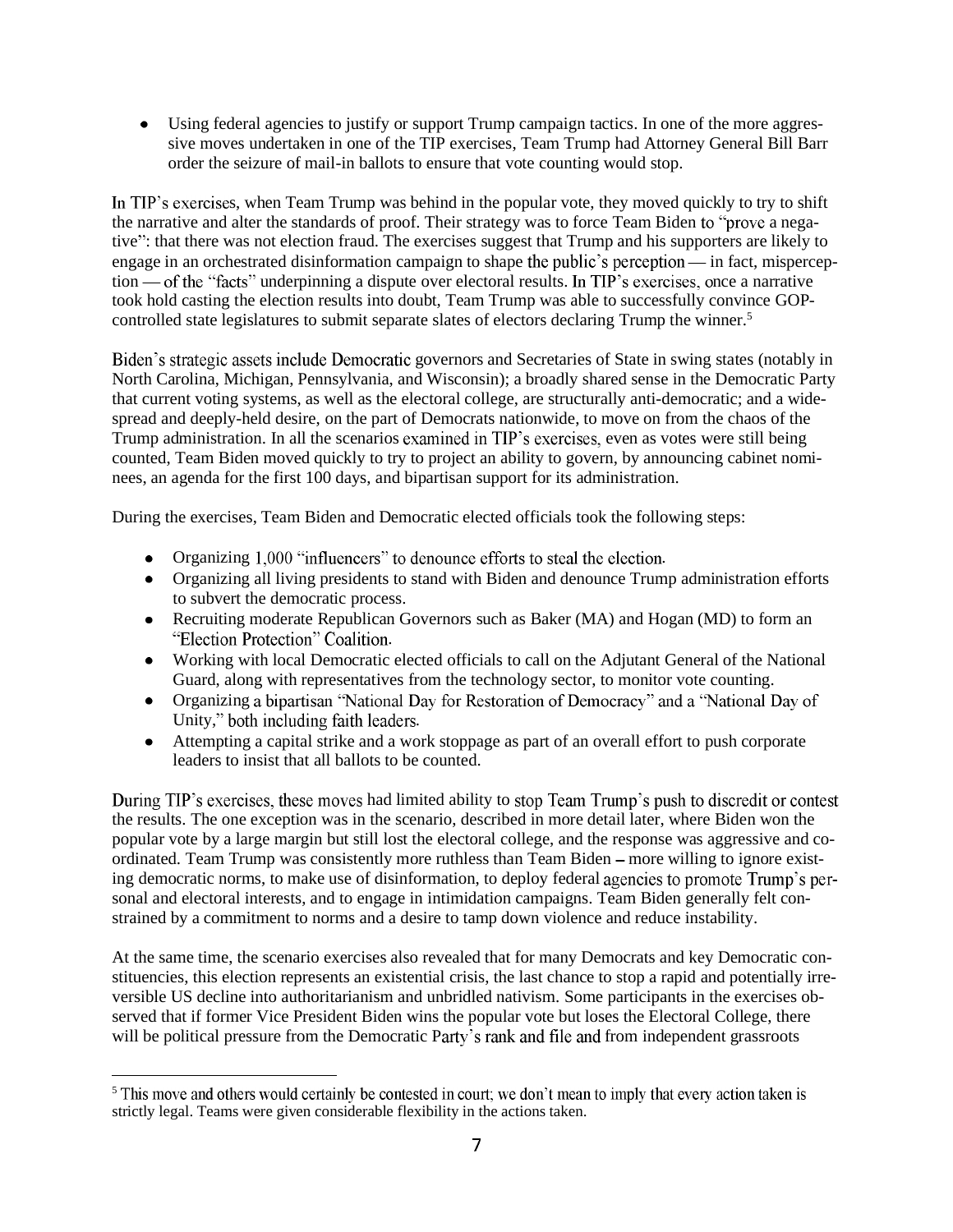organizations to prevent a second Trump term. In the scenario that most closely mirrored the 2016 election results (e.g., the Democratic candidate wins the popular vote but loses the Electoral College), Team Biden pushed to overturn certified results in states with Democratic Governors and negotiated hard for permanent structural reforms in exchange for recognition of a Trump victory. To take this more robust action, Team Biden had to deliver a united Democratic front, which meant coordinating effectively with state party officials as well as with grassroots and activist organizations. While most participants believed that the Trump campaign has the real-life capacity to mobilize and, to a significant extent, steer and control the actions of Trump supporters, several participants expressed serious doubt about the ability of the Biden campaign to either mobilize or control left-wing activists. (They also expressed doubt about Team Trump's future willingness to honor any agreements made during the election period.)

The period from November 4th to December 14th sets the stage for a potential fight in the Congress on January 6th, 2021. The scenario exercises did not have adequate representation from individual states to adequately understand how the full range of state-based institutions and actors would likely conduct themselves. Teams were often able to convince state legislatures or governors to submit a slate of electors contrary to the popular vote, but it isn't clear how realistic this political possibility is, or if it is being actively considered by either campaign.

### **3.** *As an incumbent unbounded by norms, President Trump has a huge advantage.*

TIP's scenario exercises underscored a basic truth: an incumbent running for re-election can use the powers of the presidency to great advantage, particularly if traditional norms are viewed as unimportant and the incumbent is willing to take the risk that a court will eventually rule his actions to be unlawful. The exercise identified the following presidential powers as most likely to be misused to manipulate electoral outcomes or disrupt the transition: the President's ability to federalize the national guard or invoke the Insurrection Act to deploy active duty military domestically; his ability to launch investigations into opponents; and his ability to use Department of Justice and/or the intelligence agencies to cast doubt on election results or discredit his opponents. The President and key members of his administration can also reference classified documents without releasing them, manipulate classified information, or selectively release classified documents for political purposes, fueling manufactured rumors. Participants noted that additional presidential powers subject to misuse include the ability to the freeze assets of individuals and groups the president determines to be a threat, and his ability to restrict internet communications in the name of national security.

Many participants expressed concern that the Department of Justice has been politicized and would be used to provide legal cover for the President's actions. In one TIP simulation, the teams playing the Department of Justice and the Postmaster General took action to seize ballots going through the mail, allegedly to "safeguard" the ballots pursuant to a fraud investigation. The elections also demonstrated that there is considerable room to use foreign interference, real or invented, as a pretext to cast doubt on the election results or more generally to create uncertainty about the legitimacy of the election.

The scenario exercises revealed very few meaningful checks on Team Trump's executive authorities from GOP members of Congress or from political appointees in federal agencies.<sup>6</sup> During the TIP exercises, teams playing GOP elected officials and political appointees most often acted in lockstep to support Team Trump. Where the GOP broke ranks, it could be decisive. There was one instance where four GOP

<sup>&</sup>lt;sup>6</sup> This did not feature in the scenario planning exercises, but when President Trump has suggested that the date of the election should be moved, GOP leaders, including Majority Leader McConnell have been quick to clarify that the date cannot be moved. See "Trump encounters broad pushback to his suggestion to delay the Nov. 3 election," *Washington Post*, July 30, 2020.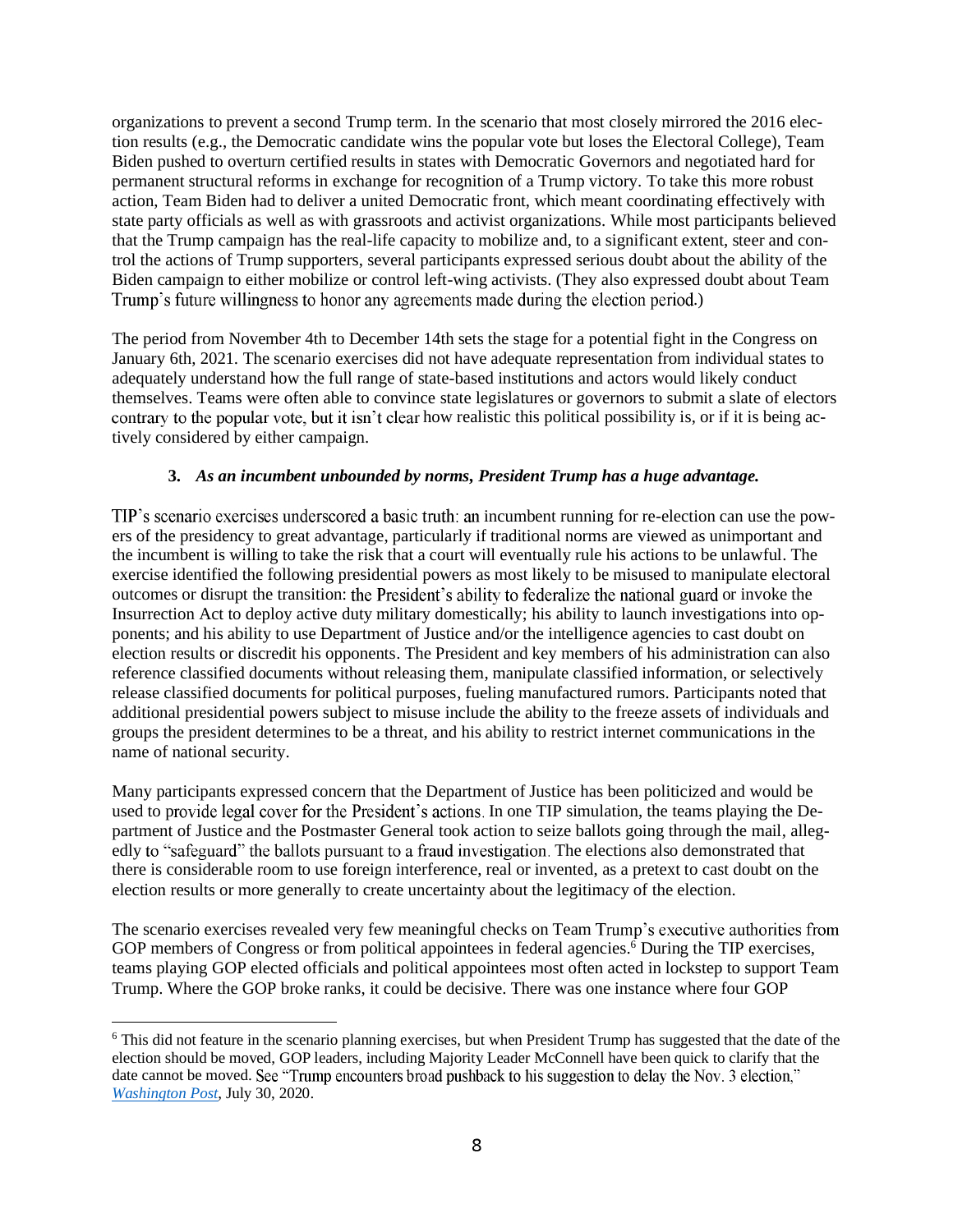Senators broke with Trump when the Congress considered the slate of electors, handing the victory to Biden. The one area of genuine uncertainty related to whether Team Trump could convince the military to deploy active duty troops domestically. In the scenario, the military refused to support Team Trump, but there was concern that this reflected "recency bias" given that the exercises were run shortly after participants observed the military's cautiousness in the wake of the June 1, 2020 events in Lafayette Square.

### **4.** *A show of numbers in the streets- and actions in the streets- may be decisive factors in determining what the public perceives as a just and legitimate outcome.*

During TIP's exercises, Team Biden almost always called for and relied on mass protests to demonstrate the public's commitment to a "legitimate" outcome, with the objective of hardening the resolve of Democratic elected officials to fight and take action, and to dramatize the stakes. As a practical matter, however, participants in the exercise noted that racial justice activists and others will likely act independently of the Biden campaign – players repeatedly cautioned that these social movements are independent, not beholden to, or a tool of, the Democratic party. Their support or Biden's ability to mobilize them cannot be taken for granted. (Note: leaders of these grassroots movements were not well represented in the simulation exercises, so the scenario exercises did not robustly test their likely receptivity to a Biden call to take to the streets, or to the Biden campaign's ability to control these actors once mobilized.) If anything, the scale of recent demonstrations has increased the stakes for the Democratic Party to build strong ties with grassroots organizations and be responsive to the movement's demands.

In addition, the exercises suggest that there is a significant possibility of simultaneous street mobilizations by both Trump and Biden supporters, in which case the possibility for violence will increase significantly, and the actions of law enforcement will become critical. Of note here: TIP's scenario exercise suggest that President Trump and his more fervent supporters have every incentive to try to turn peaceful pro-Biden (or anti-Trump) protests violent in order to generate evidence that a Democratic victory is tanta mount to "mob rule." In the recent past, President Trump has on numerous occasions called on "Second Amendment people" to defend their rights and has called on his supporters to "liberate" states with restrictive COVID-19-related rules. Trump can rely on surrogates to embed operatives inside protests to encourage violent action, and he can mobilize a range of law enforcement actors (including National Guard troops, whether federalized or under the control of GOP governors) who might, without proper training or if led by politicized actors, escalate matters. In some scenarios examined by TIP, Team Trump succeeded in invoking the Insurrection Act and sending active duty military troops into US cities to "restore order," "protect" voting places, or confiscate "fraudulent" ballots.

### **5.** *Trump is likely to prioritize his personal interests in the transition period.*

TIP constructed scenarios intended to illuminate issues in the transition period, but during the exercise, the active teams spent most of their time contesting the election results. As a result, the insights on the formal transition are somewhat limited. Nevertheless, a few themes emerged:

• **Take the money and run.** Participants in the scenario exercises universally believed that selfpreservation for President Trump and his family will be Trump's first and possibly only priority if he is forced to concede electoral defeat. Before he leaves office he might maximize the flow of federal money into Trump businesses (moves played: direct COVID-19 relief package for Trump hotels; relocate to Mar-a-Lago for the final months of his presidency); negotiate business deals with foreign countries; and purge documents that might incriminate foreign governments and business partners (for example, documents related to Jamal Khashoggi's murder). President Trump could also launch his next business venture from the White House (speculations include "MAGA TV," possibly headed by Trump's son-in-law Jared Kushner).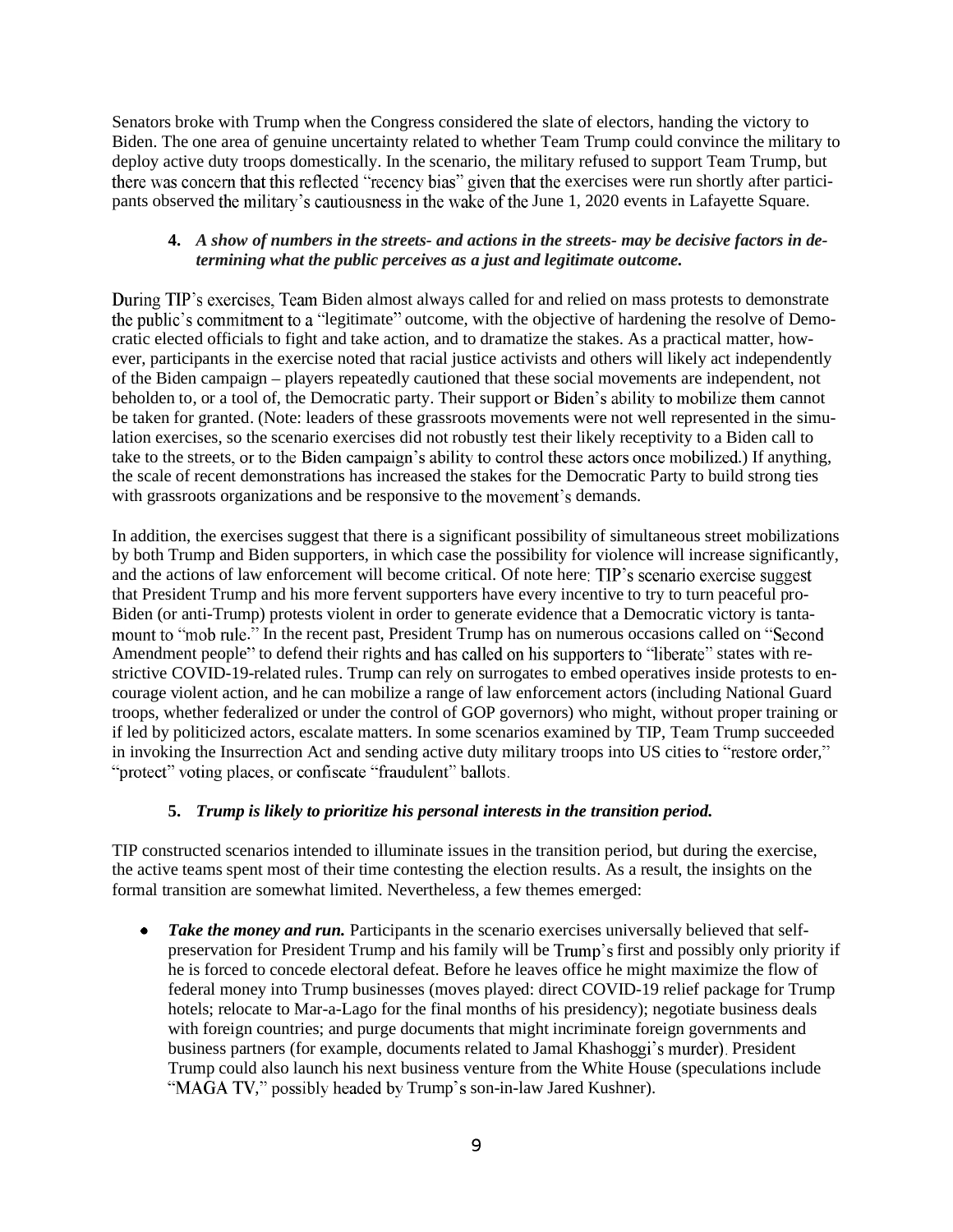- *Pardon everyone*. In almost every TIP scenario, Team Trump executed or prepared for the pardons of relatives, campaign associates, and himself. Players took different approaches in each of the scenarios; in one scenario Trump resigned on January 19, 2021, trusting that Pence would sign the pardons. In another scenario, Trump executed his own pardon. In the debrief, participants noted that the pardons could be challenged only after he leaves office and someone files charges. Even with an expansive understanding of pardon powers, Trump can't absolve himself of state crimes. He could, however, impugn the character of state officials, including, for instance, the character of New York State Attorney Leticia James, who has publicly threatened legal action against President Trump when he leaves office. He will certainly try to establish the narrative in advance that any efforts to hold him or his allies accountable for wrong-doing and illegality is politically motivated revenge.
- *Wag the Dog/spark a foreign adventure.* There was quite a bit of speculation that Trump might himself initiate a foreign crisis shortly after the election or during the transition, perhaps to change the media narrative around a contested election, attempt to rally nationalist feelings to himself, or placate foreign leaders to whom he may feel beholden, such as Vladimir Putin. Some participants noted that in the event of political chaos in the United States, certain US adversaries might be emboldened to act opportunistically, especially if electoral contestation was generating uncertainty about who precisely was acting as Commander in Chief. From a national security perspective, participants expressed concern about US vulnerability during a contested election.
- *Destroy evidence*. In an effort to preserve the President's legacy and thwart future criminal investigations, Team Trump ordered numerous documents destroyed in several of the exercises. Team Trump also classified many more documents as top secret and expanded the use of non-disclosure agreements.
- *Disrupt the transition process*. In several of the TIP exercises, Team Trump refused to provide clearances or briefings for proposed members of the incoming Biden administration, offering only what is already in the public domain. Team Trump attempted to discredit the transition team ("We're cooperating, but not with Democrat Antifa agents"). In a debrief, one participant expressed concern that Attorney General Barr could launch a bogus investigation into "terrorist ties" of the Biden transition team in order to justify surveillance, and/or facilitate a false flag operation before the election or when the election is still being contested. Others voiced the concern that if Trump loses badly, he could quit on the spot, making Vice President Pence interim president during the transition period. Few participants found it plausible to envision a defeated Trump gracefully engaging in the customary rite of passing the baton to the next President on Inauguration Day.

During several of the TIP exercises, Team Biden attempted to enter into negotiations with Team Trump about a pardon and graceful transition, but those overtures were consistently rejected. In multiple instances, Team Biden offered to talk about pardons. In one instance, Team Biden's strategy - in anticipation of an ultimate loss – was to strengthen its hand in order to negotiate a package of structural reforms to the democratic system (including making DC and Puerto Rico states, abolishing the Electoral College, and requiring Supreme Court justices to retire at 70).

It is not clear whether the failure to compromise during these scenario exercises should be viewed as predictive of likely future behavior by Trump and his representatives, or whether the game structure of the scenario exercises rewarded partisan actions. What is clear is that, if he is faced with having to negotiate an "exit package" with the incoming Biden team, President Trump has incentives to increase the chaos or damage to the institutions during the transition process, in order to improve his negotiating leverage regarding that exit package.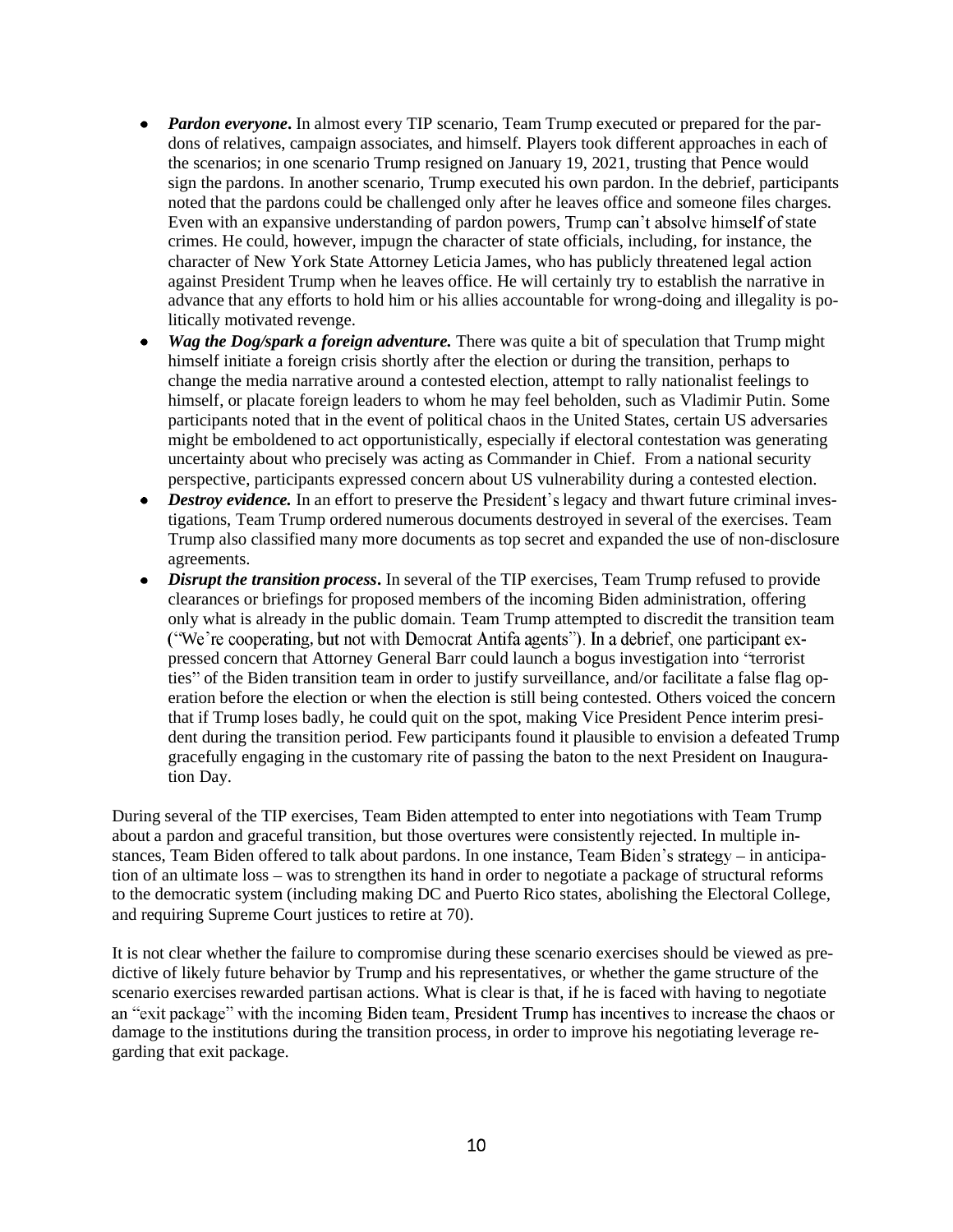### **Recommendations to Avoid a Crisis**

The recommendations below are preliminary, and TIP is actively seeking feedback on these recommendations, which will be revised as needed based on input received. Some of these recommendations are already being contemplated and implemented by independent organizations.

TIP has no role in advising campaigns on strategy, and the campaigns will take independent actions. The draft recommendations below are directed at government officials, civil society actors, and other stakeholders concerned with safeguarding the integrity of the 2020 election and transition process.

### **1.** *Plan for a contested election.*

There will likely not be an "election night" this year, unprecedented numbers of voters are expected to use mail-in ballots, which will almost certainly delay the certified result for days or weeks. A delay provides a window for campaigns, the media, and others to cast doubt on the integrity of the process and for escalating tensions between competing camps. As a legal matter, a candidate unwilling to concede can contest the election into January.

Everyone interested in protecting the legitimacy of the election and transition planning processes needs to make plans now for how to respond in the event of a crisis.

- If there is a crisis, events will unfold quickly, and sleep-deprived leaders will be asked to make consequential decisions quickly. Thinking through options now will help to ensure better decisions.
- Planners need to take seriously the notion that this may well be a street fight, not a legal battle; technocratic solutions, courts, and a reliance on elites observing norms are not the answer here.
- Dedicated staff and resources need to be in place at least through the end of January.
- The news media has a particular responsibility to ready the public for the possibility that results will not be known on Election Night, to communicate election results accurately, and to plan to cover a contested election in a manner that reduces, rather than inflames, tensions.

### **2.** *Focus on readiness in the states, providing political support for a complete and accurate count. Get it right here to avoid a crisis.*

Our decentralized elections system places great power in the hands of state actors, including Governors, Secretaries of State, Attorneys General and Legislatures. Election officials will need political and public support to see the process through to its conclusion.

- State and local election officials need to communicate with the public ahead of time, clarifying  $\bullet$ how ballots will be counted, when results might be known, and how disputes will be resolved. State actors should understand and use the legal remedies available under state law to address confusion and questions about the count.
- State actors, particularly those in swing states, should ask: What are specific political incentives  $\bullet$ for certain actions in the post-electoral period in their state? What is the risk that the state legislature or the governor would certify a result at odds with the popular vote? What are the risks that a complete count would be thwarted? What is the history of hate crimes and other acts of targeted violence? Who are the key influencers in the media and among local activists who can affect political perceptions, and mobilize political action? Can they be approached and briefed on these issues now, to establish pre-commitments to playing a constructive role in the event of a contested election?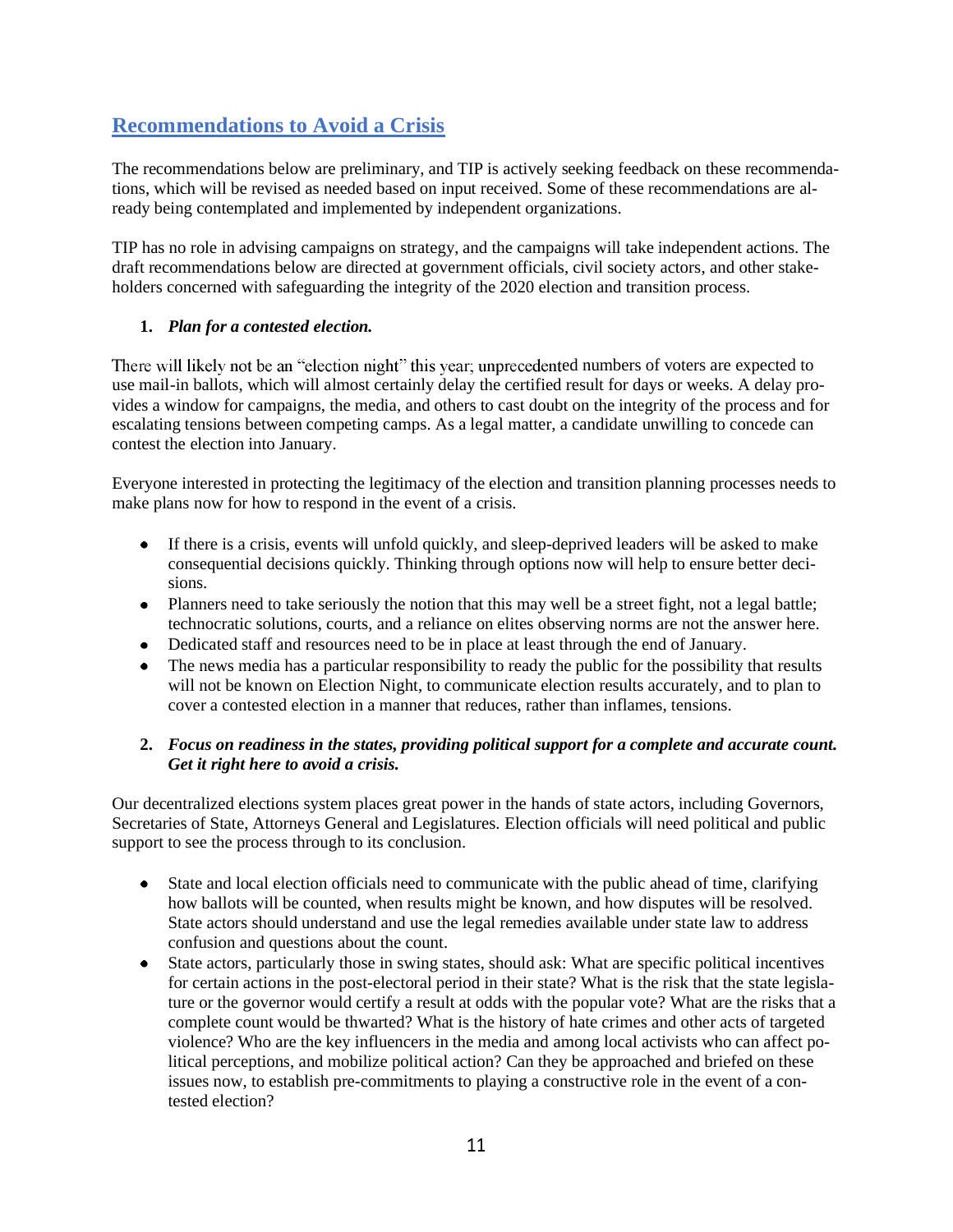Groups, coalitions, and networks should be preparing now to establish the necessary communications and organizing infrastructure to support mass mobilization. If there is a crisis, almost every strategy to protect the democratic process is dependent on mass mobilization, and in particular, on people taking peacefully to the streets in large numbers, potentially for an extended period. Large, base-building groups on the progressive side will need to anchor this strategy, but their success will likely depend on supporting and resourcing new and emerging racial justice leaders, many of whom are not affiliated with formal institutions and coalitions.

### **3.** *Name the elephant in the room: President Trump is not running a normal re-election campaign.*

There is a difference between running for re-election and attempting to stay in power through any means possible. A norm-disregarding incumbent has assets that can influence the outcome. President Trump's actions and statements over the course of his presidency raise serious concerns about whether he will observe the norms of our electoral system. Everyone – particularly the media and non-partisan actors should avoid "both side-ism," the instinct to appear neutral by positing false equivalencies between major and minor norm breaches or illegalities.

Of particular concern are the President's ability to federalize the national guard; to deploy the military domestically; to launch investigations into opponents and to freeze their assets; and even to control communication in the name of national security. The politicization of the Department of Justice adds an additional worrying dimension, including whether and how the agency could provide legal cover for the President's actions. In July, the Department of Homeland Security deployed federal agents to Portland, Oregon under questionable legal authority and against the will of local officials. Agents detained people, and used tear gas, rubber bullets and acoustic weapons on protestors. This follows the well-publicized and broadly condemned actions in Lafayette Square in June where National Guard troops and U.S. Park Police used tear gas on protestors in order to allow President Trump to have a photo op in front of a church.

- Congressional leaders should conduct oversight hearings, set clear expectations ahead of time about the conduct of the election, and seek advance assurances from the military and agency heads about their plans and conduct. The Department of Homeland Security should be pushed to more vigorously investigate and publicize evidence of foreign interference.
- Military and law enforcement leaders need to be particularly attuned to the possibility that partisan actors will seek to manipulate or misuse their coercive powers for inappropriate political ends. Concretely, at both the state and federal level, partisan actors (including President Trump himself) may seek to deploy law enforcement, national guard troops and potentially active duty military (under the Insurrection Act) to "restore order" in a manner that primarily benefits one candidate, or to participate in efforts that interrupt the process to count ballots. Military and law enforcement leaders need to plan now for these possibilities to avoid becoming unwitting pawns in a partisan battle.
- Civil servants should be educated about their legal obligations to uphold the constitution. Those who speak out about abuses of power may need political protection and support, and legal assistance, as they may face retaliation.
- Journalists and independent watch dogs can begin to cultivate sources and research stories now so that they are positioned to sound the alarm should actors inside or outside of government attempt to discredit the legitimate results of the election.

#### **4.** *Address the two biggest threats head on: lies about "vote fraud" and escalating violence.*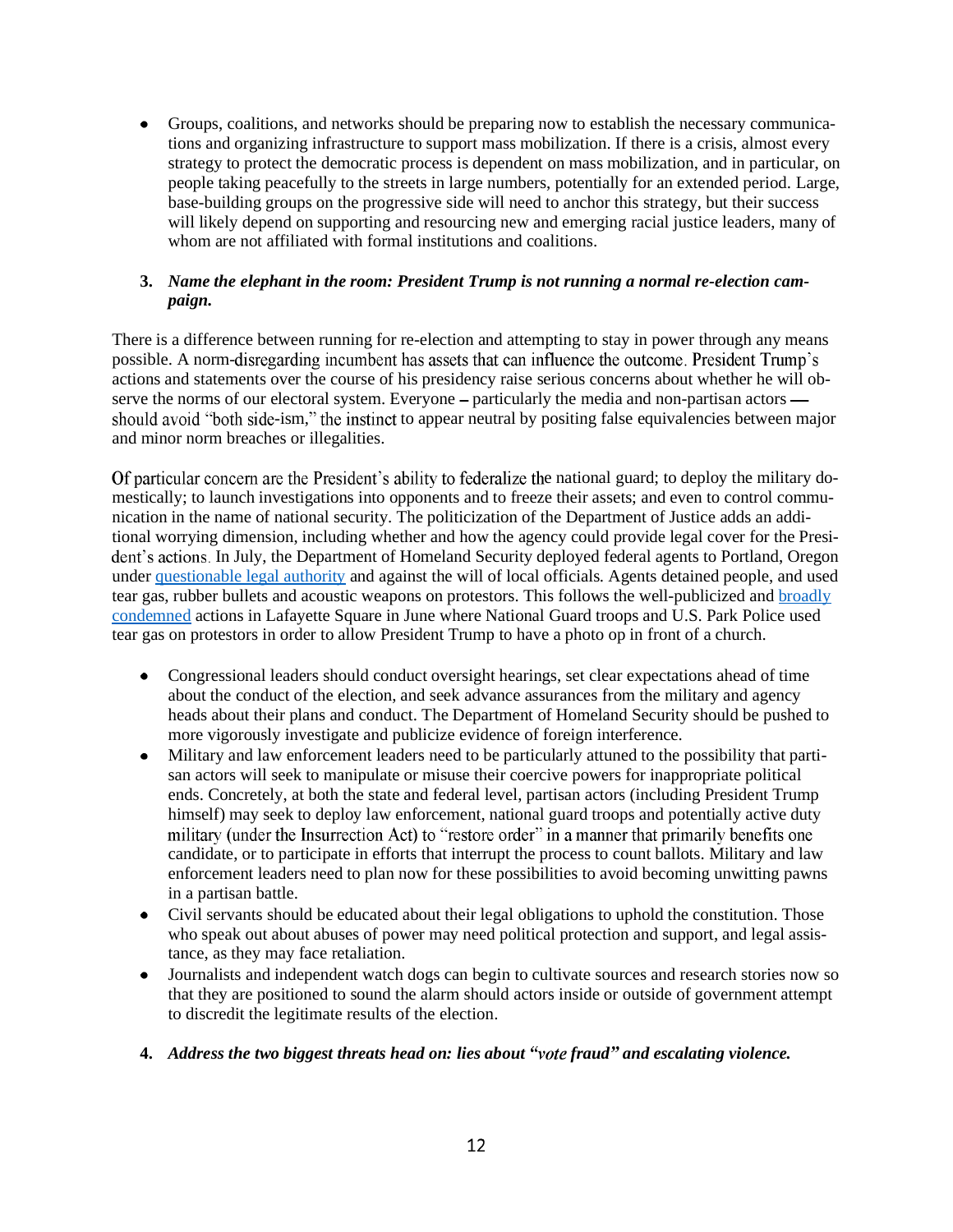Despite overwhelming evidence that voting fraud is extremely rare, falsely claiming fraud is a common tactic to undermine voter confidence in election results, and Trump is using it already. Another significant concern is that if both Trump and Biden supporters take to the streets, it will increase the risk of violent conflict, particularly since President Trump has repeatedly encouraged his supporters to take up arms.

Foreign intelligence operations are also likely to attempt to stoke domestic discord. Extremists can use social media platforms and communications tools like Facebook Messenger to quickly and broadly disseminate lies and to organize people to take extreme action. (We have seen this already, e.g., through hoaxes aimed at encouraging armed right-wing activists to assemble against non-existent threats.)

- Trusted leaders and the media should publicly challenge President Trump's claims of fraud, in- $\bullet$ cluding that all mail-in ballots are fraudulent. This should be described as the first step of a strategy to interrupt or disregard the official results. Election officials and others in a position to launch large public information campaigns need to explain the long tradition of absentee voting as well as the safeguards in place to secure mail-in ballots and protect the results.
- Public officials and law enforcement need to plan for large-scale protests, provide support for peaceful demonstrations that are protected by the First Amendment, and think carefully about how to deal quickly with violent elements, some of whom may be *agents provocateurs.*
- Peaceful protestors will need specialized training on de-escalation and non-violent techniques and on how to document the non-violent nature of their protests, given the likelihood that agitators will attempt to blame any violence on them.
- Media outlets, organizers and campaigns need to develop strategies to both promote accurate reporting with trusted leaders and to interrupt and limit disinformation campaigns.
- Social media platforms should take a leadership role in ensuring, at a minimum, the safety of election workers and others involved in counting ballots by, for example, keeping personal information and accounts secure. Social media platforms should also elevate trustworthy officials and accurate information, remove lies and disinformation, and refuse to give voice to those provoking or organizing violent action.

### **5.** *Anticipate a rocky administrative transition.*

As is required by law, the formal transition process has already started. There are rules that ensure transition teams have access to government resources and are being briefed even if the election is still contested. But these legal protections do not guard against the potential for the reckless, self-serving actions that President Trump might take if he is on his way out of office.

- Transition teams will need to plan to do two things simultaneously: possibly defend against  $\bullet$ Trump's disruptive actions on his way out of office; and find creative solutions to ensure landing teams are able to access the information and resources they need to begin to prepare for governing.
- Here too civil servants will need independent legal guidance and possibly whistle-blower protec- $\bullet$ tions. They need to know what information they can and can't disclose to transition teams, how to preserve government documents, what constitutes an unlawful instruction, and how to sound the alarm.
- Congressional leaders and lawyers need to anticipate that Trump will make strategic use of pardons to thwart future criminal prosecution, arrange business deals with foreign governments that benefit President Trump and his family, attempt to bribe and silence associates, declassify sensitive documents, and attempt to divert federal funds to Trump's businesses.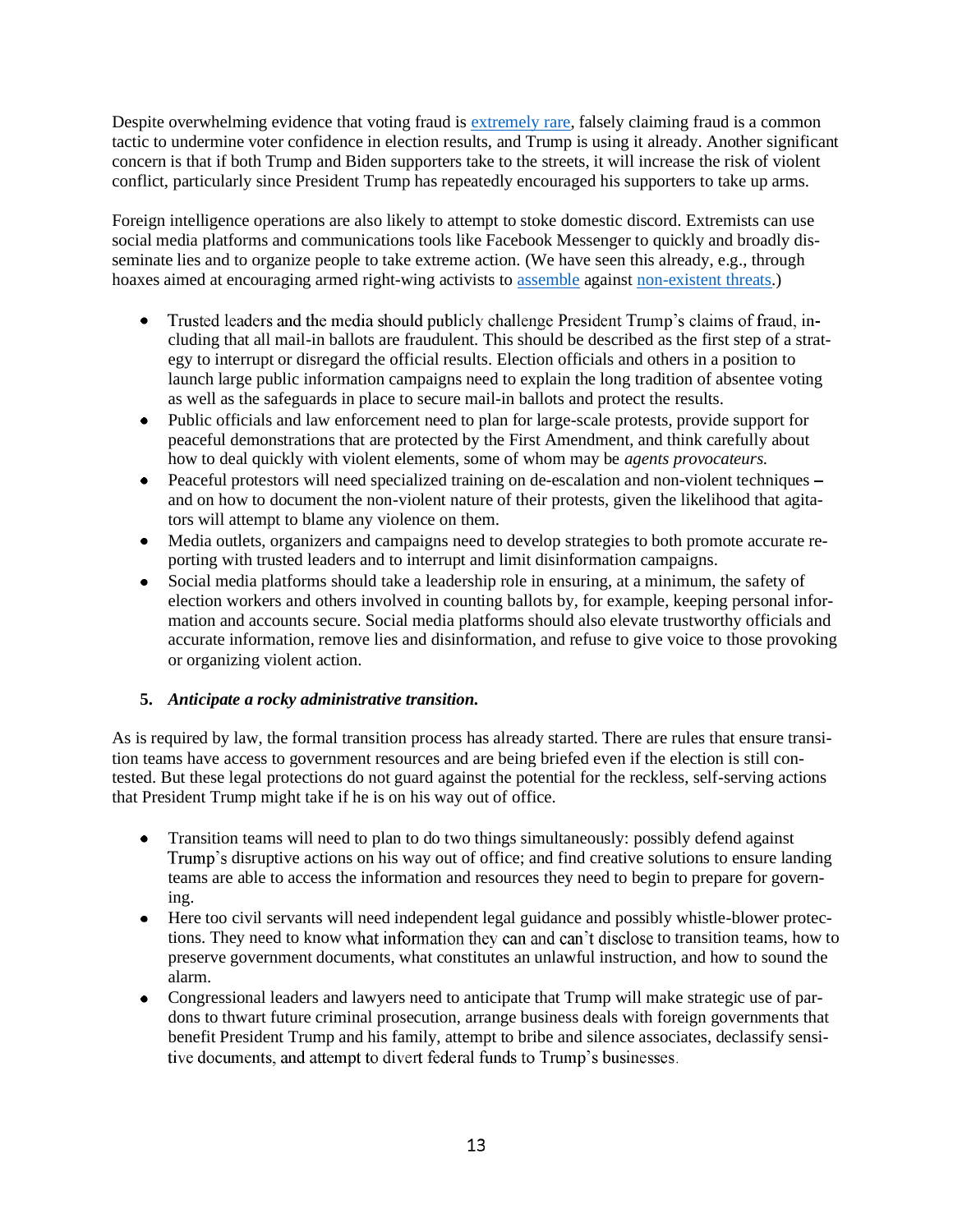# **Appendix A: Press Coverage of TIP through late July 2020**

- David Frum, "Where the System May Break," The Atlantic, July 31, 2020: https://www.theatlantic.com/ideas/archive/2020/07/how-2020-election-could-go-wrong/614842/
- Paul Egan, "Granholm issues controversial warning about potential Trump election interference," De*troit Free Press*, July 31, 2020: https://www.freep.com/story/news/politics/elections/2020/07/31/trump-election-granholm-ballot-boxes/5553878002/
- "Experts Game Out What Might Happen if the Election Goes Off the Rails," All Things Considered,  $\bullet$ July 30, 2020: https://www.npr.org/2020/07/30/897345056/experts-game-out-what-might-happen-ifthe-election-goes-off-the-rails
- "This 'War Game' Maps Out What Happens if the President Contests the Election," WBUR, July 28,  $\bullet$ 2020: https://www.wbur.org/onpoint/2020/07/28/election-war-games-trump-scenario
- Paul Steinhauser, "Group is Quietly Planning for What Happens if Trump-Biden Election is Con-*Fox News*, July 27, 2020: https://www.foxnews.com/politics/group-is-quietly-planning-forwhat-happens-if-trump-biden-election-is-contested
- Jess Bidgood, "A bipartisan group secretly gathered to game out a contested Trump-Biden election. It *Boston Globe*, July 26, 2020: https://www.bostonglobe.com/2020/07/25/nation/bipartisan-group-secretly-gathered-game-out-contested-trump-biden-election-it-wasntpretty/?event=event12
- Jason Lemon, Bipartisan Group Predicts Violence If Trump Loses Election and Refused to Leave  $\bullet$ White House, *Newsweek*, July 26, 2020: https://www.newsweek.com/bipartisan-group-predicts-violence-if-trump-loses-election-refuses-leave-white-house-1520561
- "Election Gaming Scenario: Is this what 2020 has been about?" Augusta Free Press, July 26, 2020: https://augustafreepress.com/election-gaming-scenario-is-this-what-2020-has-been-about/
- Ben Riley-Smith, "Revealed: Republicans and DC veterans fear Donald Trump won't accept election *The Telegraph,* July 7, 2020: https://www.telegraph.co.uk/news/2020/07/07/revealed-republicans-dc-veterans-fear-donald-trump-wont-accept/
- Max Boot, "What if Trump loses but insists he won," *The Washington Post*, July 6, 2020:  $\bullet$ https://www.washingtonpost.com/opinions/2020/07/06/what-if-trump-loses-insists-he-won/
- *The Financial Times*, July 2, 2020:  $\bullet$ https://www.ft.com/content/250c79f3-f1e8-4251-a224-ee819c6a1f6b
- Peter Nicolas. "Trump could still break democracy's biggest norm," *The Atlantic*, June 16, 2020:  $\bullet$ https://www.theatlantic.com/politics/archive/2020/06/when-does-trump-leave-white-house/613060/
- Reid Epstein, "Trump Sows Doubt on Voting. It Keeps Some People Up at Night," New York Times,  $\bullet$ May 24, 2020 https://www.nytimes.com/2020/05/24/us/politics/trump-2020-election-votingrights.html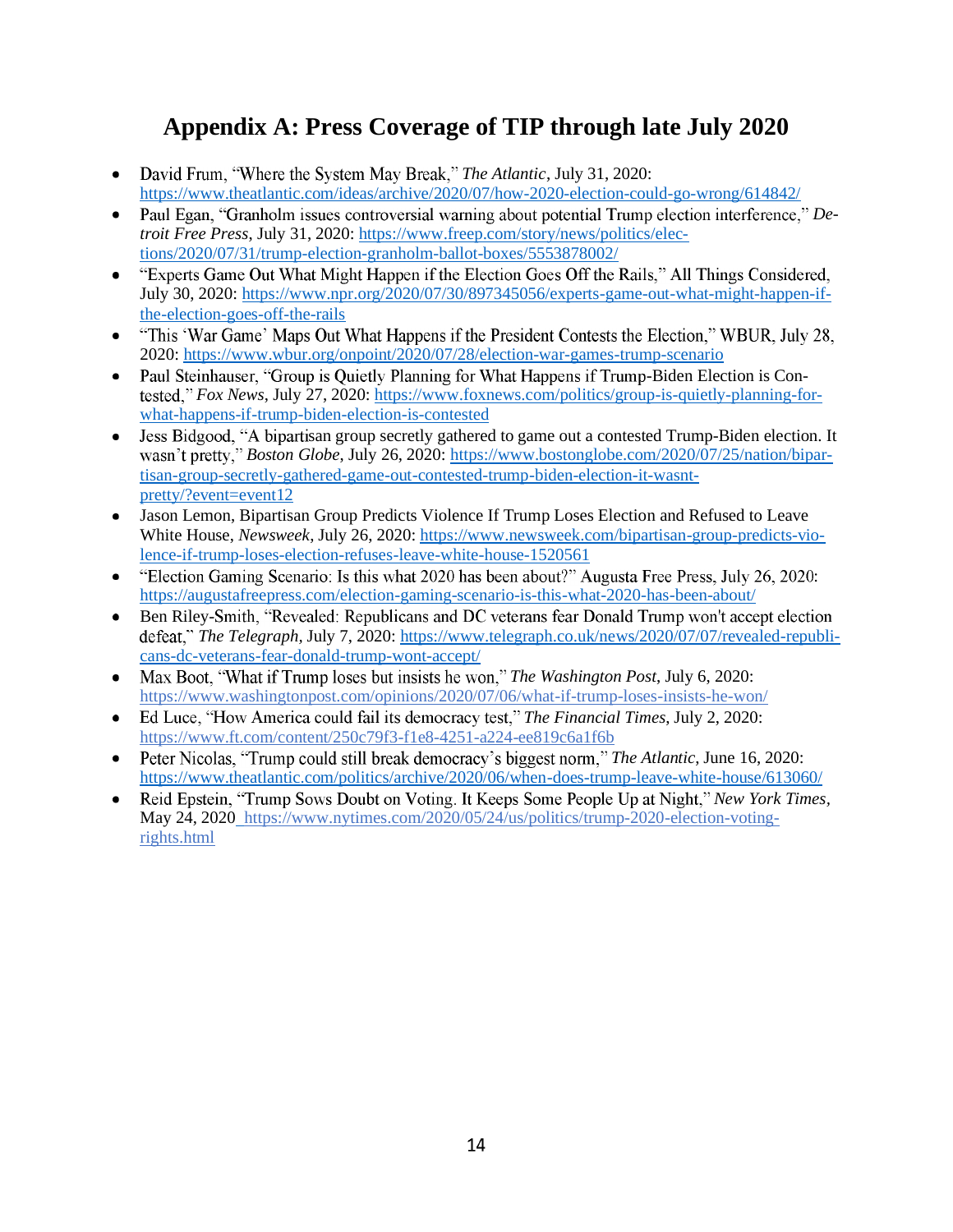## **Appendix B: Game Summaries**



TIP hosted four separate games. Key actions and insights from each turn in each game are outlined below. Turns Two and Three are combined in these descriptions as all games reached a logical concluding point either at the end of Turn Two or early in Turn Three. Parts of Turn Three were also used to summarize key game take-aways. These are not comprehensive descriptions, but they note important moves and strategies from each game.

### **Game One: Ambiguous Result**

The first game investigated a scenario in which the outcome of the election remained unclear from election night and throughout gameplay. The election outcome turned on results of three states: North Carolina, Michigan and Florida. Different combinations of outcomes from those states could result in a range of final election results – including a  $269-269$  Electoral College tie. A 'blue shift' occurred during the game whereby what initially looked like a likely Trump win shifted in the second turn to looking like a Biden win.

#### Turn One (November 3 – November 10)

- The Trump Campaign began the game by calling on Biden to concede based on the election night  $\bullet$ in-person voting returns, which skewed toward President Trump and the GOP. The Trump Campaign also used the "bully pulpit" of the Presidency and its influence with right wing media to lock in the election night returns, call into question mail-in ballots or the legitimacy of post-election day vote counts, and enlist the support of Republican officials in several states to immediately halt further vote counting.
- The Trump Campaign team asked the Department of Justice (DoJ) to deploy federal agents across  $\bullet$ the nation to "secure" voting sites and prepare the National Guard for possible deployment to maintain order against potential protests. Attorney General Barr instructed the DoJ to support litigation that would prevent further counting of mail-in ballots.
- On election night, the Biden Campaign declared that victory was imminent and called for every vote to be counted. The team mobilized a network of influential bipartisan elites, elected officials, and retired military officers to speak to the press and denounce any effort to suppress counting the vote. The Biden Campaign also called for peaceful rallies, echoing a call to count every vote.
- GOP Elected Officials publicly supported Trump's victory and claims of voter fraud but stopped short of supporting the deployment of military forces. Democratic Elected Officials were proactive in the states where they held offices to ensure votes would be counted and to build bipartisan coalitions to oversee and protect the count.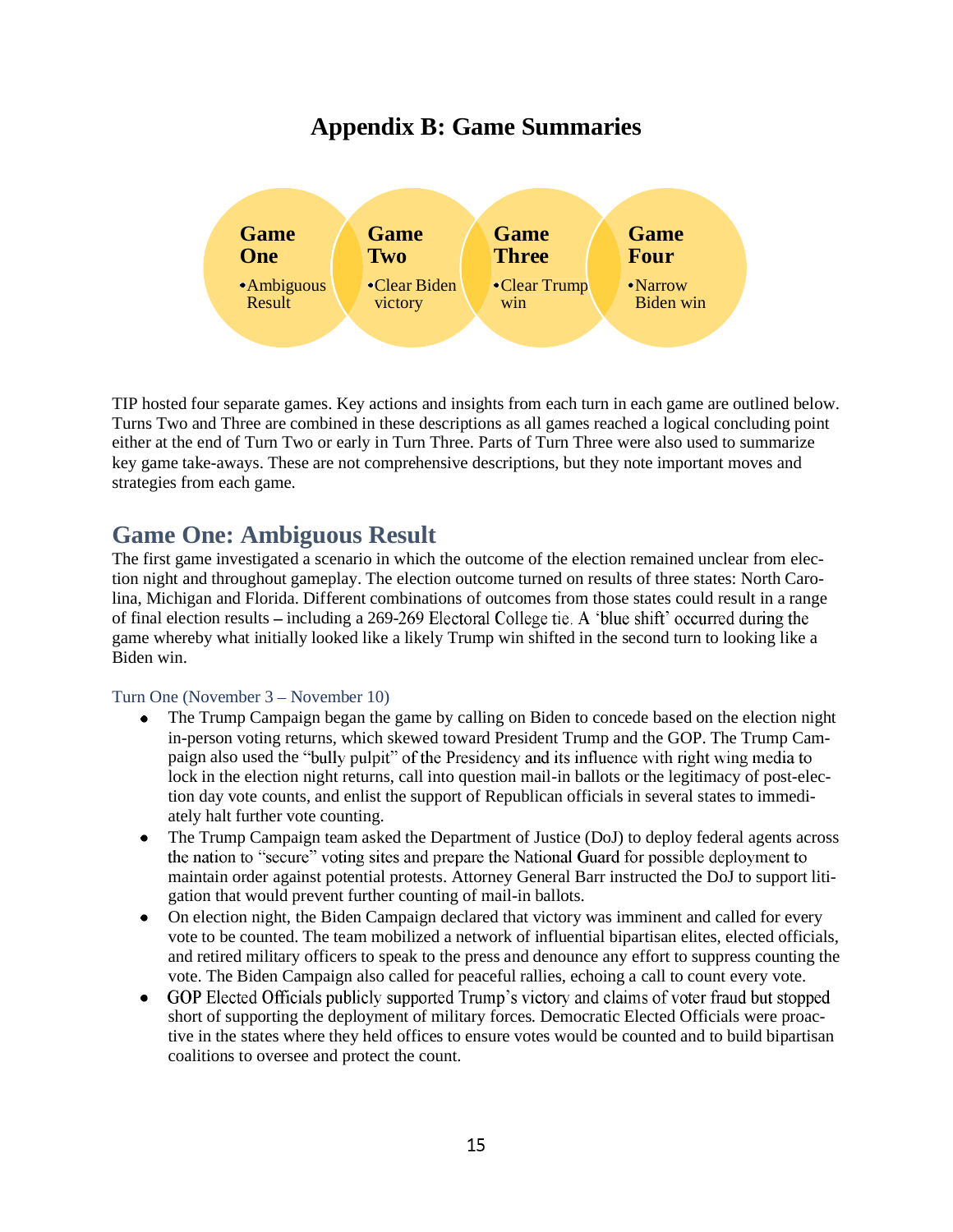### Turns Two and Three

- $\bullet$ The Trump Campaign team again attempted to federalize the National Guard to end further vote counting and called on supporters to turn out in large numbers. The Biden Campaign established a bipartisan transition team and mobilized supporters to ensure vote counting was completed thoroughly.
- Officials from both parties sought to block or overturn results in key states, including seeking to use friendly state legislatures and governors to send alternate or additional sets of electors. After dice-rolls, most of these efforts failed.
- As the scenario played out, North Carolina went to Biden and Florida to Trump, leaving Michigan as the deciding state. There, a rogue individual destroyed a large number of ballots believed to have supported Biden, leaving Trump a narrow electoral win. The Governor of Michigan used this abnormality as justification to send a separate, pro-Biden set of electors to DC.
- Neither campaign was willing to accept the result, and called on their supporters to turn out in the  $\bullet$ streets to sway the result. The Trump Campaign team attempted to coerce or influence the individual electors. President Trump also invoked the Insurrection Act.
- The outcome of the scenario hinged on how the elected officials from the two parties addressed  $\bullet$ the separate slate of electors from Michigan. GOP officials asserted that as the President of the Senate, Vice President Pence could legally choose to accept or reject electors as he wished. There was no clear resolution of the conflict in the January 6 joint session of Congress; the partisans on both sides were still claiming victory, leading to the problem of two claims to Commander-in-Chief power (including access to the nuclear codes) at noon on January 20.

## **Game Two: Clear Biden Victory**

In this scenario, Biden won outright in the Electoral College and the popular vote. The Trump Campaign initially contested the outcome of the vote. Once it became clear that efforts to overturn that outcome were unlikely to succeed, the Trump Campaign pivoted to a strategy of self-preservation and limiting future legal liability.

### Turn One

- The Trump Campaign initially alleged massive fraud and called for joint DNI-DOJ investigations  $\bullet$ into the election results. These allegations were reinforced by GOP elected officials. Both the Trump Campaign and GOP team called on media to cast doubt on the outcomes. (Unlike in other scenarios, they never attempted to get state legislatures to repudiate the certified popular vote in the states, or to thwart the state-law processes for counting ballots.)
- The Trump Campaign maximized federal funding for Trump businesses by temporarily relocating the President and his staff to Mar-A-Lago and pursuing murky overseas business deals.
- GOP-controlled Senate pushed through outstanding judicial nominations.
- The Trump Campaign sought to shield President Trump and his team from any future criminal  $\bullet$ jeopardy by preparing pardons for all individuals connected to the administration – regardless of admitted or perceived guilt.
- The Biden Campaign successfully secured the election result and also worked to forge coalitions  $\bullet$ with elected GOP officials – which the dice rolls granted to a limited extent - while taking public steps to 'heal the country' through public rallies and addresses.
- The Democratic Elected Representatives team also pushed for a bipartisan alliance through an Election Protection Coalition as a way to insulate results from the DOJ/DNI investigations. They also sought to enlist 'faithless electors', though the game play did not grant this. (Since the game was played, SCOTUS has unanimously ruled against faithlessness.)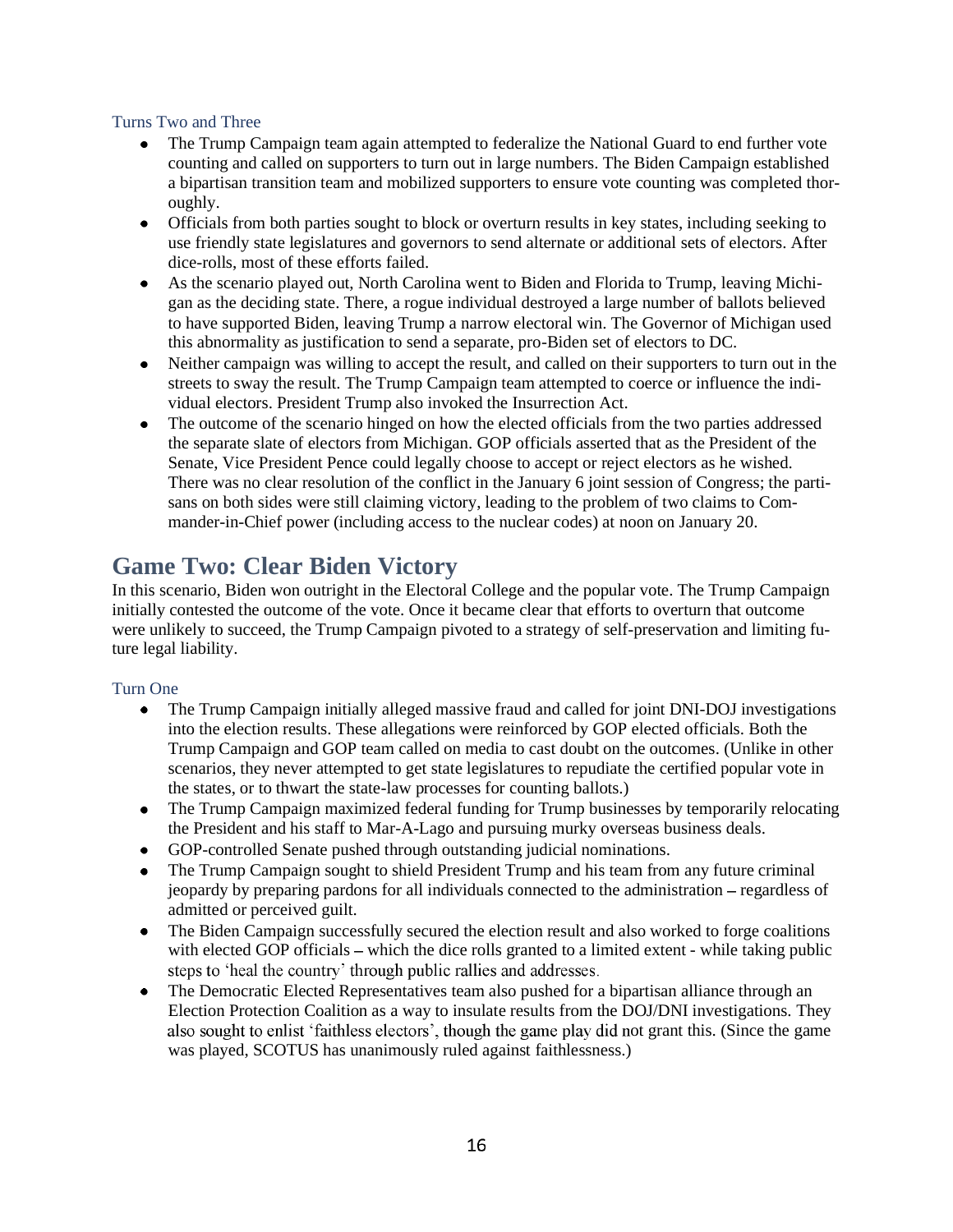#### Turns Two and Three

- $\bullet$ The Biden Campaign team emphasized standing up a credible transition process. The Trump Campaign sought to hinder this, but the Federal Government Team confirmed that a number of civil servants would seek to enable it regardless of directions from the White House.
- The Trump team issued pardons for Trump family members, political allies, and cabinet officials, along with prominent Democrats, including Hunter Biden and Hillary Clinton, for unspecified crimes.
- $\bullet$ The Trump Campaign took steps to position either Donald Trump or his son Donald Trump Jr. to run for reelection in 2024. The Trump Campaign announced the new "MAGA TV" station, featuring documentary footage from Trump's final weeks in office.
- The Trump Campaign team also sought to install close allies in positions of influence in the RNC and to distract public attention from the President's efforts at self-preservation and continued influence in the party by escalating rhetoric with Iran.
- The Biden Campaign remained focused on the transition and laying the groundwork for govern- $\bullet$ ing. The Democratic Elected Representatives team supported the Biden effort, but also began the process of preparing for investigation into Trump, his family, and his associates.
- $\bullet$ GOP elected officials re-focused on state responses to COVID-19, while the Federal Government saw a mass exodus of Trump aligned political appointees.

## **Game Three: Clear Trump Win**

The third scenario posited a comfortable Electoral College victory for President Trump  $- 286-252$   $-$  but also a significant popular vote win—52% - 47%--for former Vice President Biden. The game play ended in a constitutional crisis, with threats of secession, and the potential for either a decline into authoritarianism or a radically revamped set of democratic rules that ensure the popular will prevails (abolishment of the Electoral College, making DC and Puerto Rico states, and other changes). Key moves and actions include:

### Turn One

- The Trump Campaign had two main objectives at the outset of the scenario. The first priority was  $\bullet$ to legitimize the Electoral College results by pushing narratives that cast doubt on former Vice President Biden's popular vote victory and portraying wide-spread protests of President Trump as anti-American, undemocratic, and promoting mob rule. The Trump Campaign planted agent provocateurs into the protests throughout the country to ensure these protests turned violent and helped further the narrative of a violent insurrection against a lawfully elected president.
- $\bullet$ The second Trump Campaign priority was to consolidate power to reduce or eliminate the "Deep" State" and broader institutional resistance to President Trump's agenda for his second term. Specific measures included selective promotions of military personnel with "pro-American views", rushing judicial nominations, increasing financial incentives to big business, and working with states to maximize GOP control through redistricting.
- The GOP Elected Officials team was supportive of Trump's efforts to crack down on protests.  $\bullet$ Establishing "law and order" and defeating the "anarchists" was a unifying call. But they pressed President Trump to "slow down" on the campaign's more aggressive and overt efforts to consolidate power, partly out of concern that they would lose the support of moderate Democrats needed to publicly declare Trump's victory legitimate.
- The most consequential action of the first turn was the Biden Campaign's retraction of its election night concession. It capitalized on the public's outrage that for the third time in 20 years a candidate lost the popular vote but won the Electoral College. They also capitalized on concern about widespread voter suppression before and on Election Day. The Biden Campaign began the game by encouraging three states with Democratic governors—North Carolina, Wisconsin, and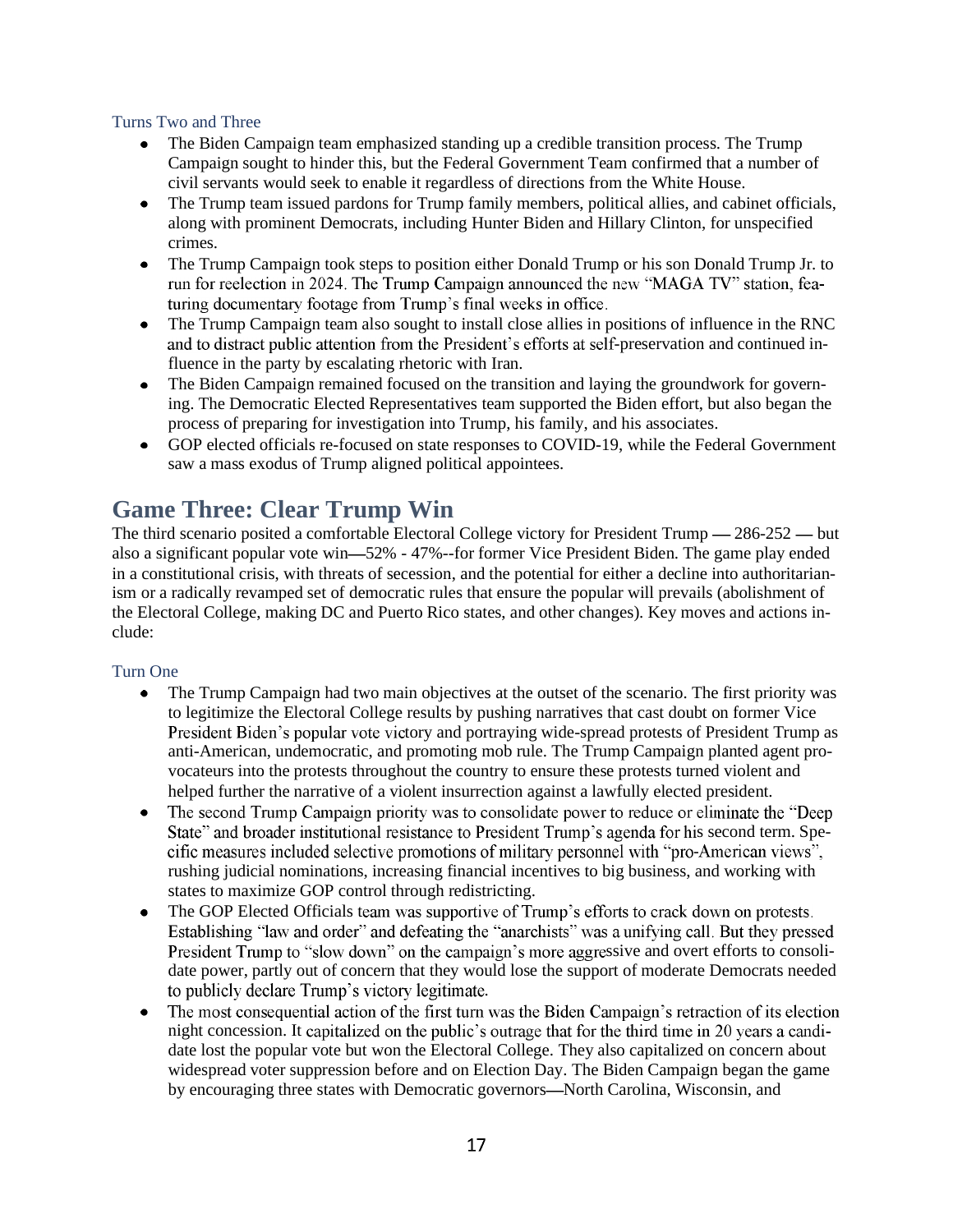Michigan—to ask for recounts. As the game developed, governors in two of the three (Wisconsin and Michigan) sent separate slates of electors to counter those sent by the state legislature.

- The GOP failed to convince moderate Democrats in the House to break ranks with the Demo- $\bullet$ cratic resistance and support Trump's electoral victory, much to the GOP's surprise. Part of the strategy here was to attack the Electoral College *and* to claim that the certified popular votes in these states were questionable because of voter suppression.
- At the end of the first turn, the country was in the midst of a full-blown constitutional crisis characterized by: 1) Political chaos; 2) Widespread threats of violence, and sporadic actual violence in the streets; and 3) A hostile, dangerous, highly-partisan, and frequently unconstrained information and media environment.

#### Turns Two and Three

- The Biden Campaign encouraged Western states, particularly California but also Oregon and Washington, and collectively known as "Cascadia," to secede from the Union unless Congressional Republicans agreed to a set of structural reforms to fix our democratic system to ensure majority rule. With advice from President Obama, the Biden Campaign submitted a proposal to 1) Give statehood to Washington, DC and Puerto Rico; 2) Divide California into five states to more accurately represent its population in the Senate; 3) Require Supreme Court justices to retire at 70; and 4) Eliminate the Electoral College, to ensure that the candidate who wins to the popular vote becomes President.
- As the scenario evolved, the Trump Team focused its efforts on driving a wedge into the disparate and, in the view of many participants, fragile Democratic coalition. For example, during the second turn, Trump gave an interview to *The Intercept* in which he stated that he would have lost the election if Bernie Sanders had been nominated.
- The Trump Team's approach in turns two and three also emphasized creating the conditions to force the Biden Campaign into taking provocative, unprecedented actions—such as supporting California's secession or sending a second slate of electors—that played into a broader narrative of the Democrats attempting to orchestrate an illegal coup. The team also tried to position President Trump as a "unifier"—working with top CEOs, holding a unifying event at the Lincoln Memorial, offering to establish a commission to review electoral rules—and as prioritizing safety and security in the face of radical groups supporting Joe Biden and trying to destroy America.
- One of the most consequential moves was that Team Biden on January 6 provoked a breakdown in the joint session of Congress by getting the House of Representatives to agree to award the presidency to Biden (based on the alternative pro-Biden submissions sent by pro-Biden governors). Pence and the GOP refused to accept this, declaring instead that Trump was reelected under the Constitution because of his Electoral College victory. This partisan division remained unresolved because neither side backed down, and January 20 arrived without a single presidentelect entitled to be Commander-in-Chief after noon that day. It was unclear what the military would do in this situation.

### **Game Four: Narrow Biden Win**

The final scenario explored a narrow Biden win where he leads with less than 1% of the popular vote the day after the election, and is predicted to win 278 electoral votes. Fox News is among the major networks that called the election for Biden, though the Trump campaign does not concede, setting up an intense competition that concludes with an uneasy and combative but ultimately successful transition.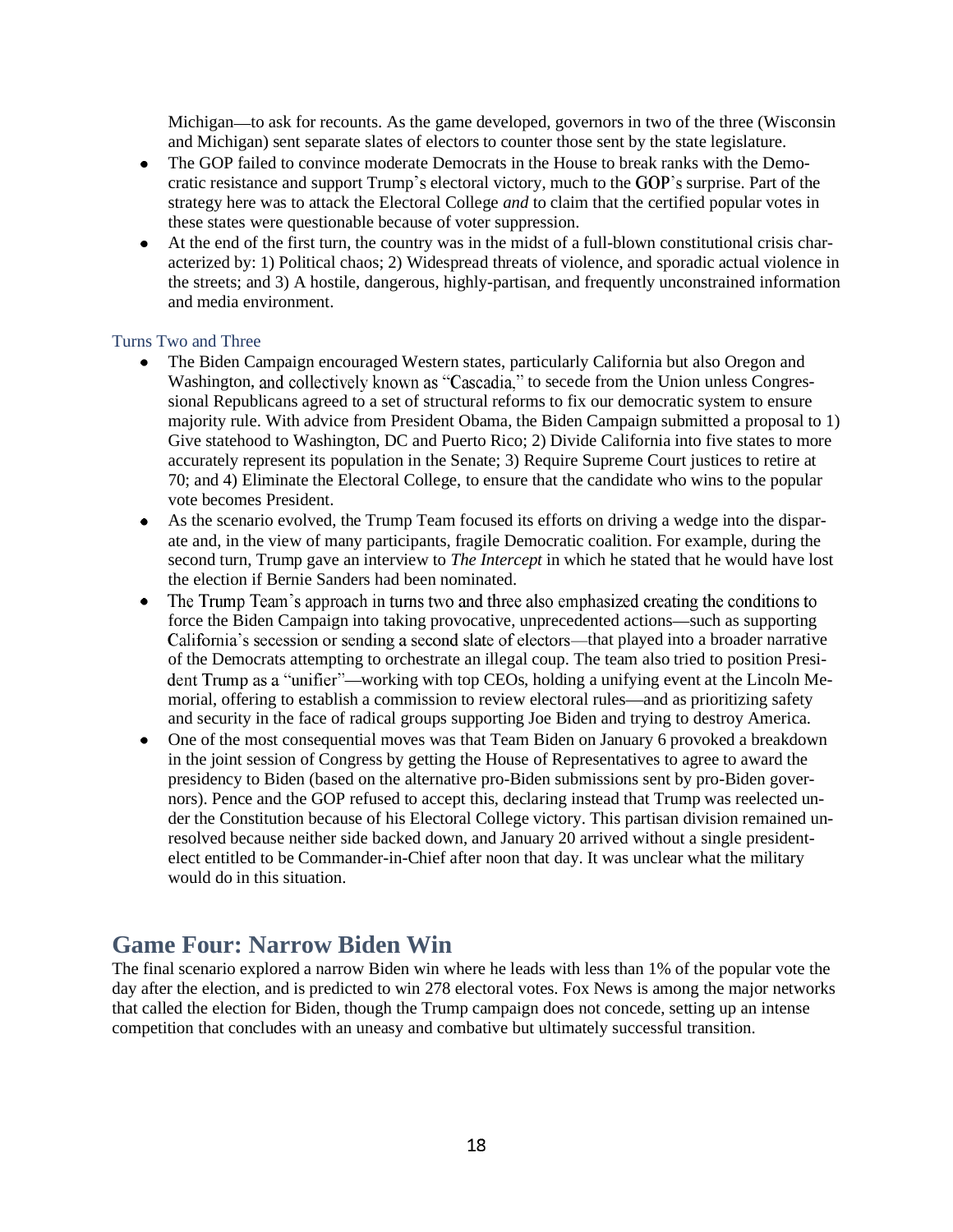#### Turn One

- $\bullet$ The Trump Campaign began the game by encouraging the state legislatures in Pennsylvania, Wisconsin and Michigan to certify a separate slate of electors in support of President Trump. Despite opposition from the Biden Campaign and Democrats, both Michigan's and Pennsylvania's legislatures agree to send two sets of electors in support of Trump.
- The Trump Campaign engaged in a large and coordinated disinformation campaign primarily focused on the legitimacy of the mail-in ballots. This campaign used the media to amplify "stolen" election" and "voter fraud" narratives, and launched noisy DoJ investigation into voter fraud. Attorney General Barr also took action to stop ballot counting. Trump Campaign surrogates released false information that Joe Biden had suffered a heart-attack in an attempt to undermine perceptions of Biden's fitness to hold office. The Biden Campaign quickly dispelled this information, but Facebook kept posts about the heart-attack up.
- Despite all of these moves during the first week after the election, dice rolls confirmed that the Biden Campaign maintained a narrow lead.
- The Trump Campaign understood that its most effective strategy was not just to create more doubt about the validity of votes for Biden, but also to sew more chaos and disruption so that President Trump could position himself as the only one capable of ensuring law and order. The Trump Campaign stoked chaos and mayhem by urging local police forces to break up Black Lives Matter and pro-Biden demonstrations and encouraging Alt Right / Boogaloo supporters to confront liberal protestors.

### Turns Two and Three

- The Biden Campaign framed Trump's actions as ugly and divisive; engaging independents and moderate Republicans to speak out against this threat. Mitt Romney tried to convince Republican senators to support the Biden victory. After first failing, Romney prevailed and convinced three other GOP Senators to recognize Biden as the President-elect.
- As it became evident that the Biden victory would be certified, Senator Majority Leader Mitch McConnell privately signaled to several Republicans they could support Romney's cross-the-aisle effort, recognizing that moderate Republicans are more likely to prevail in 2022.
- The Biden Campaign organized massive protests across the country. A dice roll determined that over four million Americans took to the streets across the country in support of Biden, enabling his campaign to gain momentum in the battle for public opinion. Violent skirmishes and vandalism took place during these demonstrations.
- A critical moment in the game play was the Joint Chiefs of Staff leaking that internal discussions had taken place about how to handle the escalating situation, including the consideration of resigning in protest of Trump's continued efforts to sow unrest. The leak indicated that the Joint Chiefs' commitment was to the Constitution rather than to the President or to a particular party. Once the Senate voted in agreement with the House on January 6, the military made it clear that it was ready to support Biden as the newly inaugurated president on January 20.
- Sensing the election slipping away, right-wing media pursued particularly aggressive and provocative strategies. Infowars published a list of addresses, phone numbers, and other personal information of electors pledged to vote for Joe Biden. The announcement included spurious claims linking 88 of these electors to Soros and 14 to child sex trafficking. Rush Limbaugh and others accused the Biden campaign of accepting help from China, a message picked up by the mainstream media. Right-wing meme pages, which have a 340% greater reach than any other piece of content on Facebook, saturated the on-line landscape with appeals to defend the Constitution from enemies both foreign AND DOMESTIC."
- Biden's electoral victory was certified but Trump refused to leave the White House. He began to burn documents and potentially incriminating evidence, and continued to launch attacks against the legitimacy of the election. President Trump released a series of pardons for members of his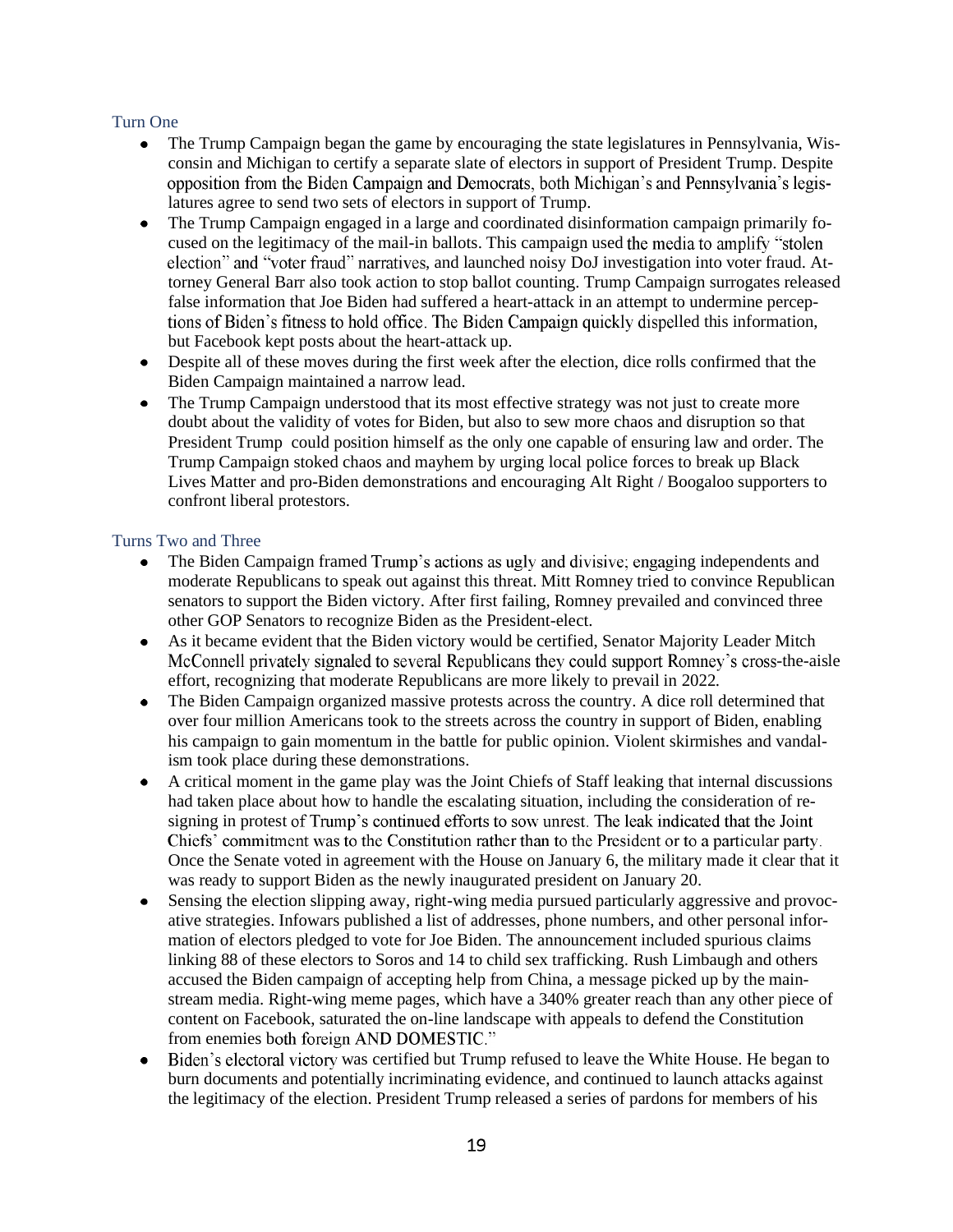administration as well as himself before the Secret Service escorted him out of the White House. But the Secret Service demonstrated its "culture of professionalism" (as one member of the Federal Government Team indicated) by indicating that it would be "loyal to the office, not to the person" and therefore it would escort Trump out of the White House on January 20.

- Trump transitions into running TRUMP TV, a new media outlet that immediately upon its founding calls for the impeachment of President Biden.
- By early January 2021, Biden has begun the tasks of uniting the country and trying to pull America out of its lingering COVID-19 related economic and public health crisis. He articulates a series of packages focused on infrastructure and healthcare / COVID-19 and actively seeks to involve Senate Republicans in the process. The Biden Campaign also announces that moderate Republican governors Larry Hogan and Charlie Baker will be nominated to serve in his cabinet. The President-Elect also establishes a joint investigation from the House and Senate Intelligence Committees to examine all forms of foreign interference in the 2020 election.
- The Biden Campaign had originally sought to create a "way out" for Trump to concede the elec- $\bullet$ tion during early turns. By the end of the game, though, the Democratic Party had begun investigations into the criminal activities of President Trump and his family.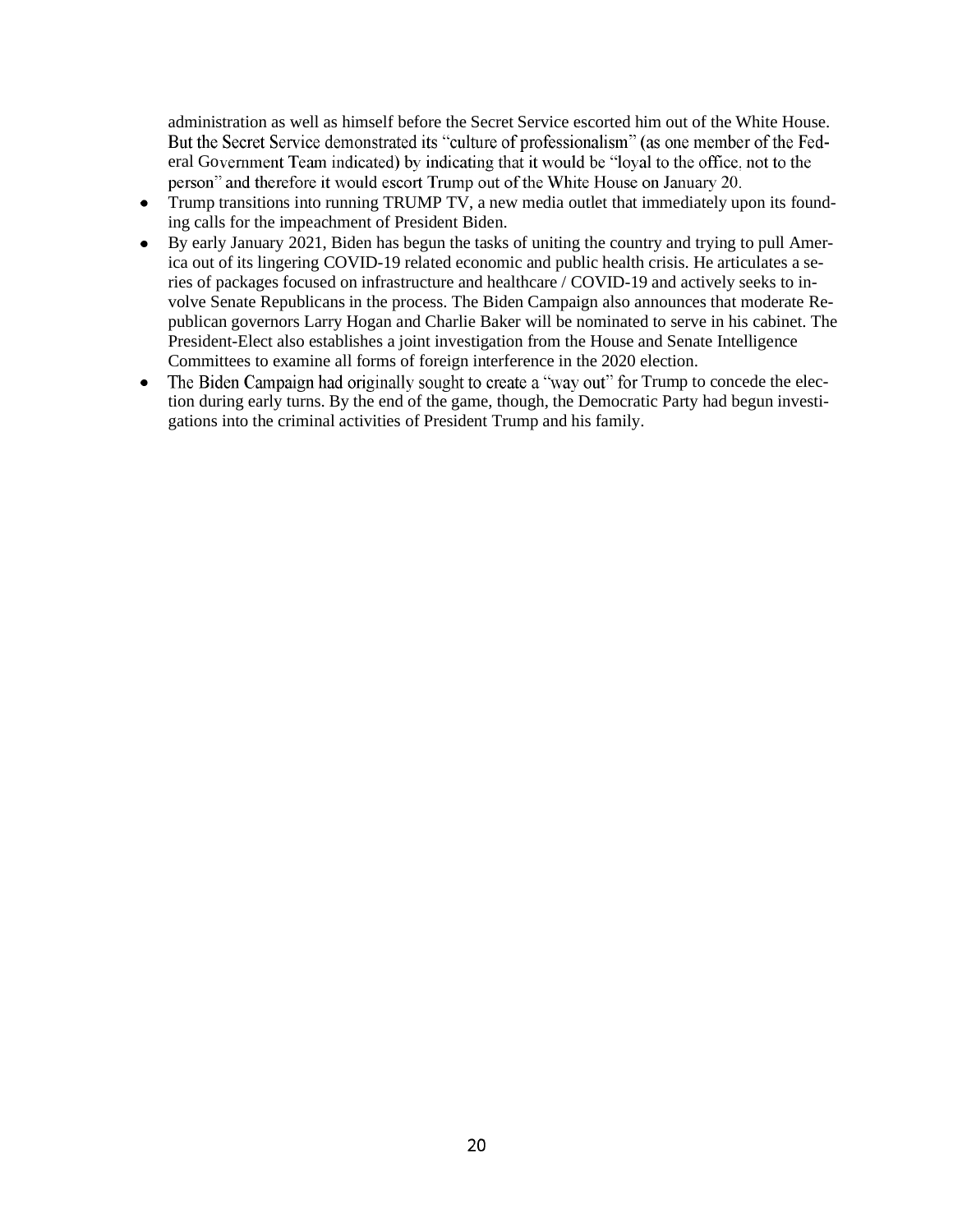# **Appendix C: Will "Trumpism" Survive a Trump Loss?**

While it was not squarely in the scope of TIP's investigation, almost all of the debriefings included some discussion about whether "Trumpism" is likely to survive Trump after he leaves office. President Trump has cultivated and mobilized a significant base; many believe it won't easily be demobilized after Trump leaves office ("Trumpiness is built in now," said one participant). There are immediate implications for an incoming Administration.

Many observers expect President Trump to try to extend his norm-disrupting influence after he leaves office through an independent media company or partnerships. Participants predict that in the event of a Biden victory, Trump will attack President Biden early and consistently, blaming all problems in the country on a combination of the stolen election and the incompetence of the Biden administration; the message will be clear, consistent, and relentlessly hammered in: "If only the election hadn't been stolen from me, everything in the country would be great again." Such a message could fuel political violence. QAnon could play a role in electing far-right candidates to Congress, providing an anchor for ex-President Trump's proposals.

A minority view was that once Trump is a "big loser," he'll lose face with the GOP base and Republicans will move on. If he tries to look like a martyr, these participants suggest, he may come across as merely pathetic. However, if the pandemic and the economy continue to get worse after the 2020 election, it may become more likely that Trump (or a Trump-like figure) will again be a serious contender for the presidency in 2024.

How should anti-authoritarian interests respond? A number of participants urged Democrats to embrace a new playbook. President Obama's working assumption was that "the fever would break on the back of electoral defeat," but this proved to be mistaken; throughout the Obama administration, Republicans refused to compromise or engage in customary negotiations over policy, counting instead on blocking every possible Democratic initiative and waiting for their chance to regain the presidency. These participants cautioned that Democrats should not rely on litigation, moral suasion, or merely hoping that Republicans in Congress or state elected office will "come to their senses." Instead, they should focus on building more authentic relationships with the left's base, including by publicly supporting the peaceful protest movement that has emerged since late May, rather than continuing to seek conciliation and compromise with the GOP.

There was near universal agreement that in the event of a Trump loss, the GOP's strategy will be to create trouble for the incoming Biden administration, in order to regain ground in 2022 and retake the White House in 2024. GOP activists (possibly encouraged by Trump himself and by far-right media) may seek to create ongoing street-level chaos and conflict. Meanwhile, GOP party leaders will likely focus on postcensus redistricting. Senate Republicans are also likely to try to block one or more Biden cabinet or court nominees as a show of political nerve. If the GOP holds the Senate, even more dramatic blocking actions will be contemplated, tempting the Biden Administration to continue President Trump's approach of appointing "acting" appointees, thus institutionalizing the nullification of the "advise and consent" role of the Senate in executive branch appointments.

Republicans will likely also push hard on judicial nominations, trying to seat as many nominees as possible before President Trump leaves office. This could potentially include a Supreme Court nomination, which would further undermine the legitimacy of the Court in the eyes of many Democrats and heighten demands from the left for "court packing." Conversely, it is also possible that if the GOP holds the Senate, Majority Leader McConnell could refuse to hold any votes on any Biden court nominees, allowing the vacancies to pile up until a Republican president is again in place to make the appointments.